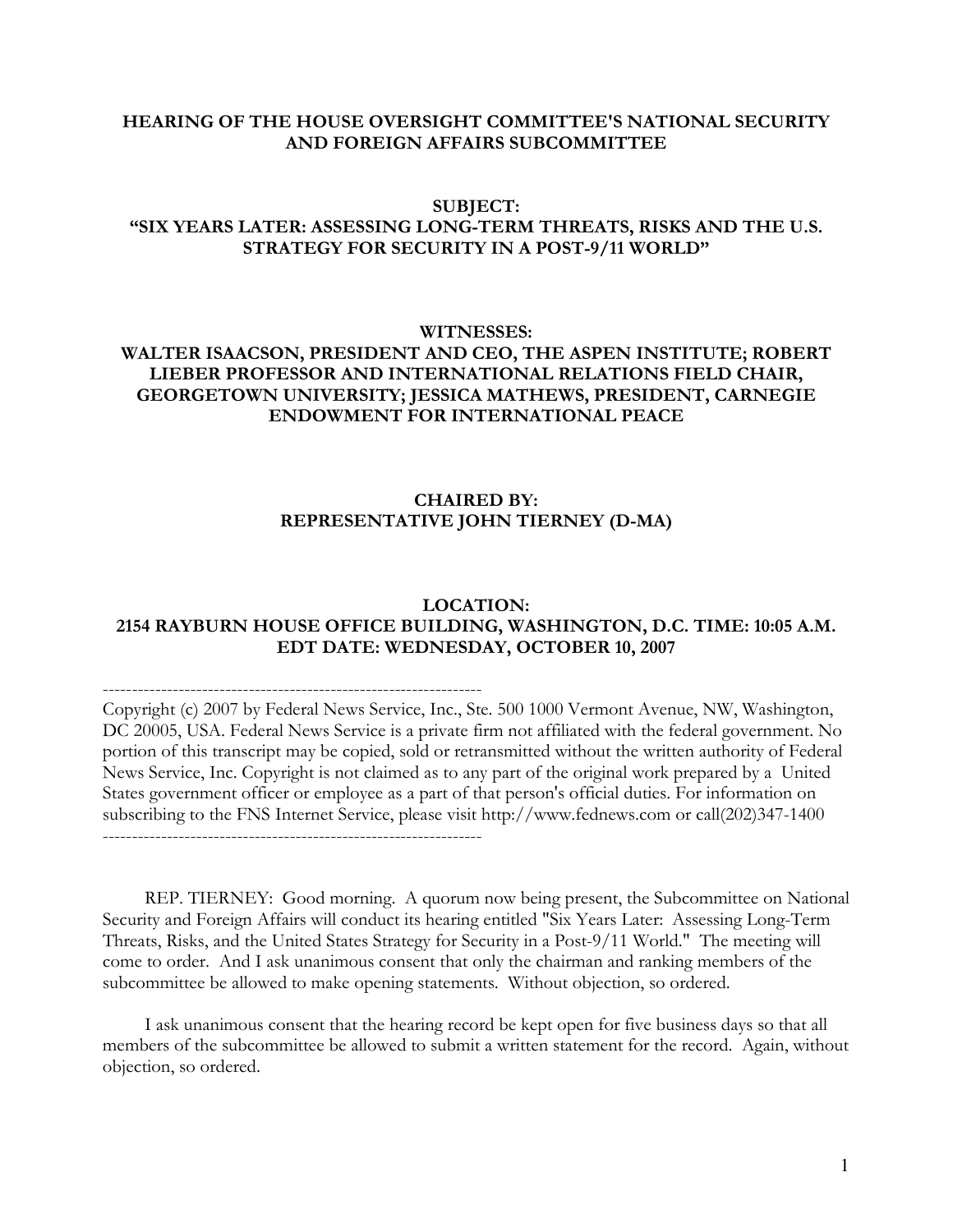I'm going to make a brief opening statement. I'm going to submit my remarks for the record and ask unanimous consent that they be included in the record. Without objection, that's so ordered.

 The Subcommittee on National Security and Foreign Affairs hearing is an attempt to have a series of meetings and witnesses, as esteemed as those before us today, who are going to come in and discuss our strategy going forward.

 Even with the amazing amount of money and energy that's been spent, and so far lives lost on military engagements, homeland security, intelligence since 9/11, there remains somewhat of an inescapable sense that our national security policy may be adrift.

 We have rising extremism, gathering terrorism storm clouds. There's a question about whether or not al Qaeda will have a resurgence in Pakistan. There are innumerable anti-American attitudes. And more than six years after September 11th, we still really don't have a bipartisan consensus on a comprehensive long-term strategy to combat the grave threat that exists or to put those threats in context, assess the priorities and move forward.

 In the words of one of our panelists today, we have yet to act with the burst of creativity that was the trademark of the United States at the beginning of the Cold War. We have studies that have been commissioned, including the work of the 9/11 commission. Analyses have been offered. Strategies have been published. The hard work of formulating and forging and implementing a bipartisan national security strategy, however, still remains lacking.

 Many people feel that we haven't even yet had a robust bipartisan dialogue about that. And so, in part, that's what these hearings are about, an attempt to start that dialogue and get people's attention focused. We encourage all the members on the panel, those present and not present yet today, to share their own ideas with future witnesses so that we can have a robust discussion. I want to hear from top experts, people with real-world experiences and innovative, creative ideas.

 I think our three witnesses today hit those on all points, and I think we're going to have a robust discussion.

 There are a number of questions. I won't enumerate all of them right now, but -- you just go on, I think, in the introductory memo for members of the panel here that we had sent a number of those out that we'll no doubt be exploring with our witnesses here today. And we have to determine what's the process for evaluating our performance as we move forward. We have to talk about how our military may or may not be stretched beyond the point that it should.

 And we should talk a little bit today, hopefully, about the attitude of the rest of the world toward the United States. The Pew poll in August 2007 found 68 percent of Pakistanis hold an unfavorable view of the United States. Seventy-six percent of Moroccans have an unfavorable view. Ninety-three percent of Egyptians share that unfavorable view. Sixty-four percent of the people in Turkey, a key NATO ally, believe that the United States poses the greatest foreign policy threat, and a whopping 83 percent have an unfavorable opinion of the United States, up 20 percent since 2002.

 Polls obviously aren't the end-all and be-all of how our success should be defined, but it certainly gives us some indication what's going on with our attempts to win the hearts and minds. So we have serious challenges. We have to use all the tools in our tool kit, as the 9/11 commission said. I look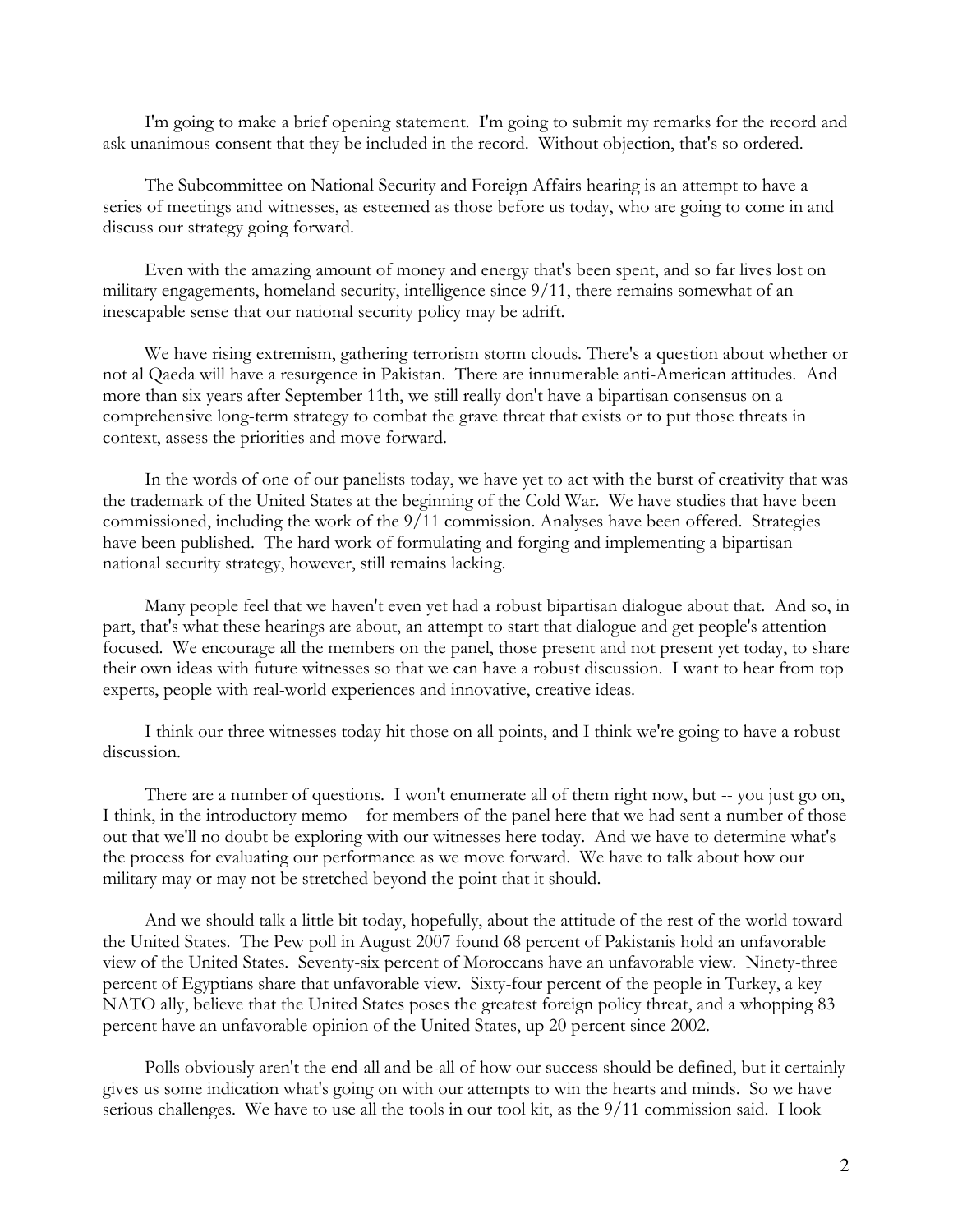forward to the comments that our panelists are going to make here today, and I invite Mr. Shays to make his opening remarks before we do hear from the witnesses.

REP. CHRIS SHAYS (R-CT): Thank you, Mr. Chairman.

 Mr. Chairman, I have just tremendous respect for you and the efforts you're making on this committee. And I just want to thank you first for conducting this hearing; also tremendous respect for all three of our witnesses and the institutions they represent.

 Having, what, about 40 copies of "Benjamin Franklin: An American Life" and given it to a number of my friends, I just wish I had brought my own copy to have Walter -- have you sign it. But I'll get back to you on that.

MR. ISAACSON: Thank you, sir.

 REP. SHAYS: A great book that gives perspective on a lot of things. I'm stunned by the fact that Benjamin Franklin's own son didn't see the light and was a Tory. And it was troubled times.

MR. ISAACSON: But we parents understand those things sometimes.

 REP. SHAYS: Well, the fact that you can understand those times then tells me you understand these times now.

 Almost two years ago, before the attacks of September 11, 2001, the Advisory Panel to Assess Domestic Response Capabilities for Terrorism Involving Weapons of Mass Destruction, headed by former Governor Gilmore, concluded the United States lacked a coherent, functional national strategy to guide disparate counterterrorism efforts. In testimony before this subcommittee in March 2001, the commission's vice chairman, retired Lieutenant General James Clapper, said, quote, "A truly comprehensive national strategy will contain a high-level statement of national objectives, coupled logically to a statement of the means used to achieve these objectives."

 During that same period, the U.S. Commission on National Security Strategy, led by former Senators Hart and Rudman, and the National Commission on Terrorism, headed by former Ambassador Bremer, also concluded that the executive branch required a comprehensive national strategy to counter terrorism.

 Mr. Tierney, I really appreciate you holding this hearing and continuing the examination of U.S. national strategy begun by this subcommittee before September 11th. In January 2001, the Bush administration inherited a loose connection of presidential directives and law enforcement planning documents that were used as a strategic framework for a national strategy against terrorism, but that fragile construct collapsed with the World Trade Center on September 11th.

 The brutal nature of the terrorist threat shattered naive assumptions terrorists would be deterred by geographic, political or moral borders. A new strategic paradigm was needed. Containment, deterrence, reaction and mutual assured destruction no longer served to protect the fundamental security interests of the American people. In fact, it would be absurd to think it could.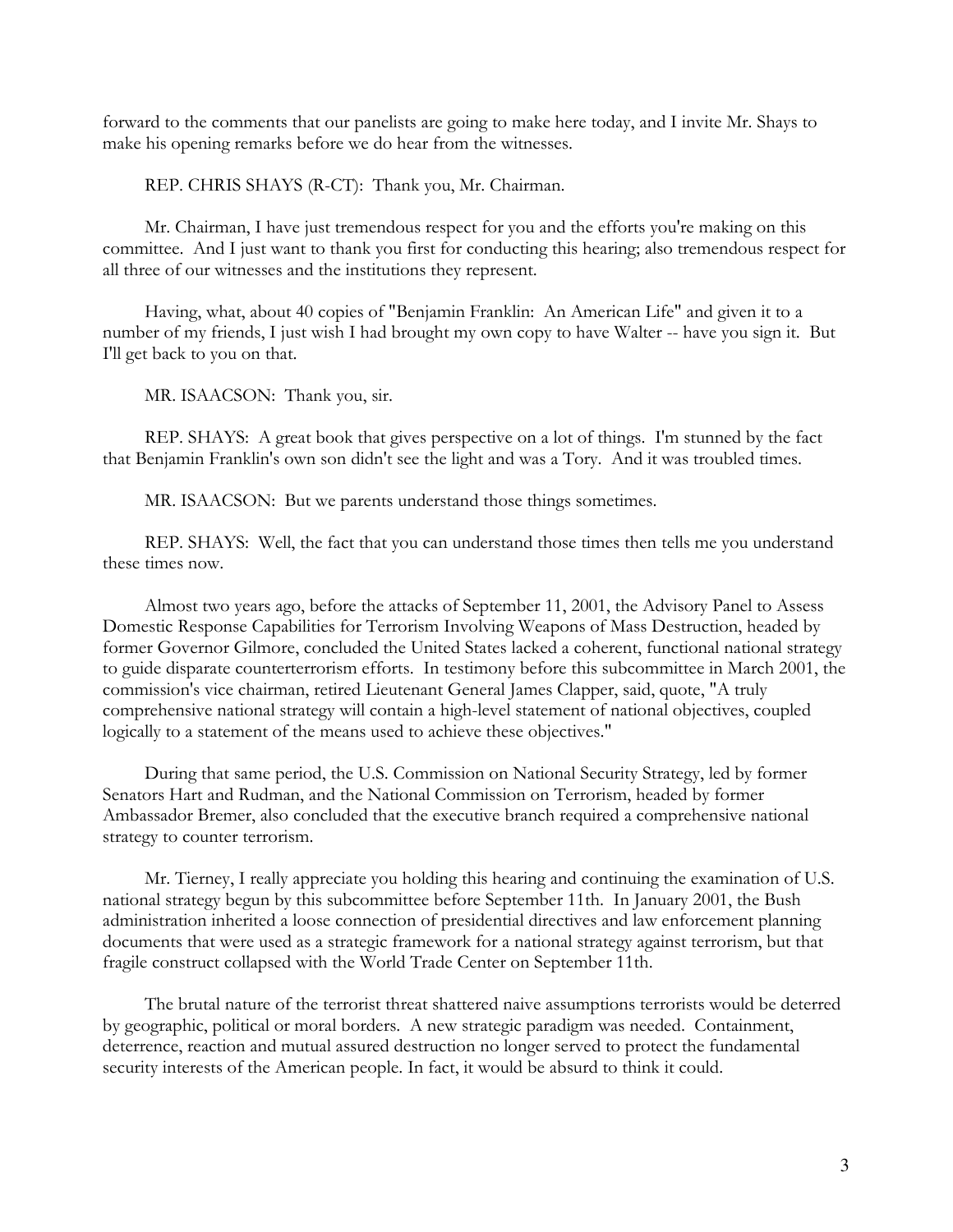In September 2002, the Bush administration National Security Strategy for the United States of America was published, taking into account the events of September 11th. This strategy was updated in March 2006 and is a fundamental statement of broad administration policy encompassing many goals, including the need to counter terrorism.

 Along with President Bush's first National Security Strategy came a proliferation of individual strategies to counter terrorism. In March 2003, witnesses told the subcommittee the Bush administration had developed no less than eight high-level mission statements on national security, military, strategic, global terrorism, homeland security, weapons of mass destruction, money laundering, cyber security and critical infrastructure. So by early 2003, what we had was an overarching strategy and a proliferation of individual strategies to counter terrorism.

 We held another hearing in March 2004 continuing to examine these national strategies. In the realm of national security, a large number of counterterrorism strategies does not necessarily mean we are any safer. Only if these strategies guide us towards clearly articulated goals will they help secure our liberty and prosperity against the threat of new and dangerous (terror ?). So we begin our hearing today using, as a basis, previous examinations of national strategy and asking if the national security strategy of the United States of America has the fundamental characteristics of a coherent, strategic framework, one that clearly states a purpose, assesses risk, sets goals, finds needed resources, assigns responsibilities and integrates implementation.

 Once this examination is accomplished, we should evaluate the success of all our current counterterrorism strategies. If the answer to some or all of these questions is no, then we need to change our approach in countering terrorism.

 Again, I'd like to thank our witnesses and just to say that I think the biggest problem is not only the lack of strategies that are clearly understood. There is no debate in Congress, other than what you're doing here; no debate in the public. We look at whether some performer should have control of her child and not have her children taken away; whether Anna Nicole Smith -- who was the father of this child. We get into the most absurd debates at a time when we need to have meaningful dialogue.

So thank you, Mr. Chairman.

REP. TIERNEY: Thank you, Mr. Shays.

 We're now going to receive testimony from our excellent panel of witnesses. Let me begin by introducing our panel briefly, because if I went into everybody's credentials, we'd be here for the entire hearing.

 Walter Isaacson, noted historian, former head of CNN, former editor of Time magazine, and current president and chief executive officer of the Aspen Institute, for a very abbreviated introduction.

 Professor Robert Lieber, former State Department consultant, author of 14 books on foreign policy -- even reading all the books' titles would probably keep us a while -- and currently professor --

MR. LIEBER: I've got time. (Laughter.)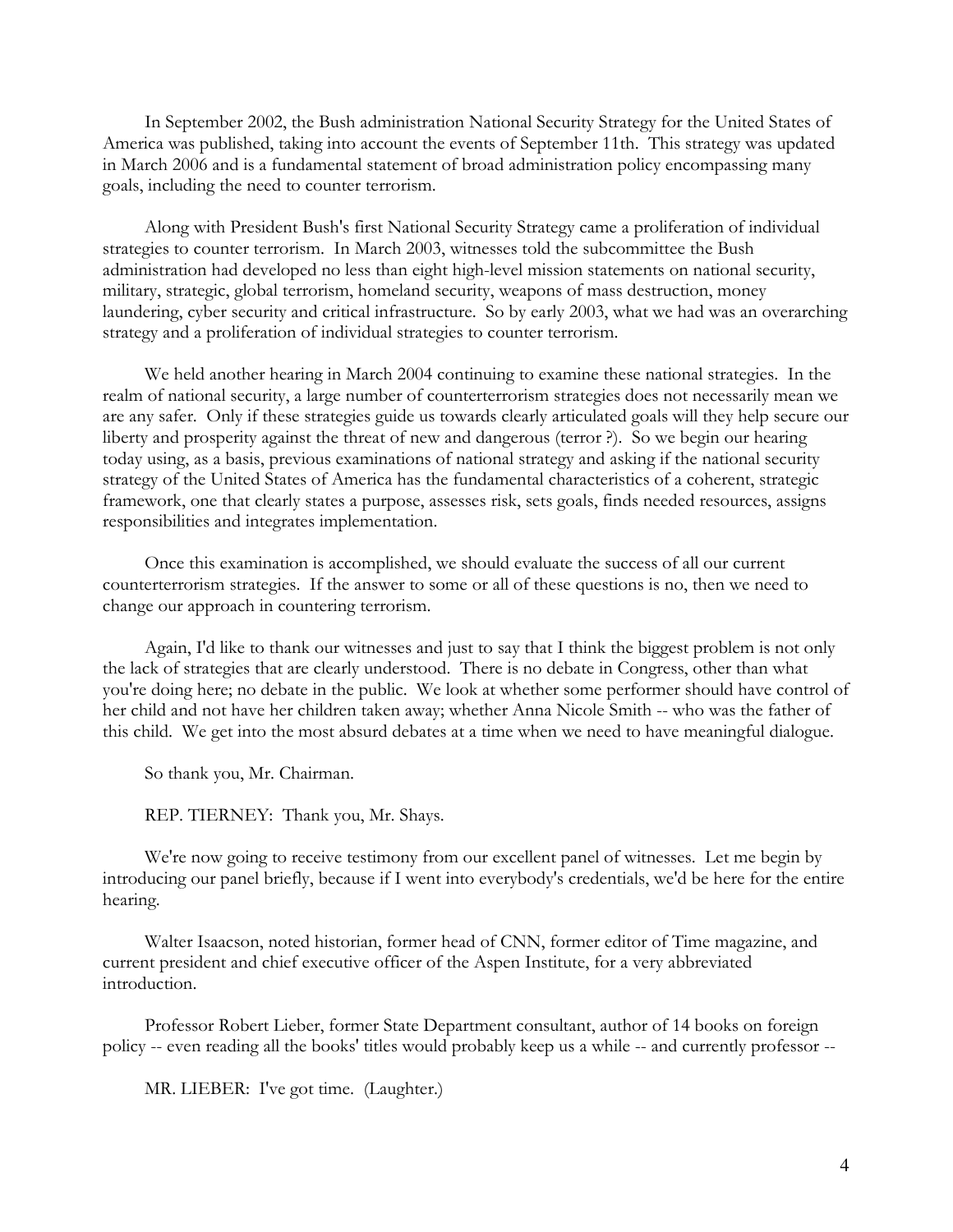REP. TIERNEY: You've got time -- (laughs) -- currently professor and international relations field chair at Georgetown University.

 Jessica Tuchman Mathews, former undersecretary of State for Global Affairs, former journalist and columnist, current president of the Carnegie Endowment for International Peace and again, I could go on and on.

 And I just thank -- welcome to all of you and thank you. It's the policy of the subcommittee to swear you in before we testify, and so I -- just to keep with policy, I'll ask you all to stand and raise your right hand.

REP. SHAYS: The only one we didn't swear in in 20 years was Senator Byrd. I chickened out.

(Laughter.)

(The witnesses are sworn in.)

 REP. TIERNEY: Thank you. The witnesses have all answered in the affirmative. Your full written statements will be put in the hearing record and Dr. Lieber, I say that for you also because when I started to read yours, it took me the entire -- a half-hour's very long and very comprehensive and good on that. So that written statement you put on the record -- you have five minutes. Obviously we're going to be liberal with the clock as we can and I make mention now -- I think we'll be liberal as people are asking questions, also. I there's no objection, we'll go to 10-minute questioning intervals and accept some interventions. If people have a question they want to ask on point (or ?) something that's going on, we're going to open that up a little bit and have a discussion here if we can.

So Mr. Isaacson, please.

to give me an oral exam on what we studied together.

 MR. ISAACSON: Thank you, Mr. Chairman. Thank you for doing this, Chairman Tierney. It's an honor to be here, and I want to thank Ranking Member Shays for those kind words. Also -- last time I testified before Congressman Shays. It was on New Orleans recovery, and you were very openminded. I appreciate that as well. And I think that it's particularly relevant that it's this committee because it's one of the few committees where the ranking member and a chairman who I can see can work together in a bipartisan way for important national security and strategic concerns. I also want to thank the staff. I spent a lot of time with the staff of this committee and they were deeply involved in preparations for this and I think I learned more from the staff than they learned from me, which is why I was surprised to be invited on this panel. I'm a little intimidated by the other two people on the panel who are great foreign policy intellectuals. I'm particularly in timidated by Congressman Cooper, who -- for those of you who don't know, was at graduate school with me studying international relations and did much better than I did. And I think he's here because the last time I felt this way was when I saw somebody about to give me an oral exam and they were sitting up on a podium like that. So I fear that the Congressman from Tennessee has been waiting 30

 About 60 years ago, the world was faced with a whole new global threat -- the threat of the expansion of Soviet communism. And it came upon us rather suddenly. We had just been allies with the Soviet Union in the greatest military victory over fascism, and the new president of the United States, Harry Truman, was hit with the fact that at Yalta and then at Potsdam and then in the Polish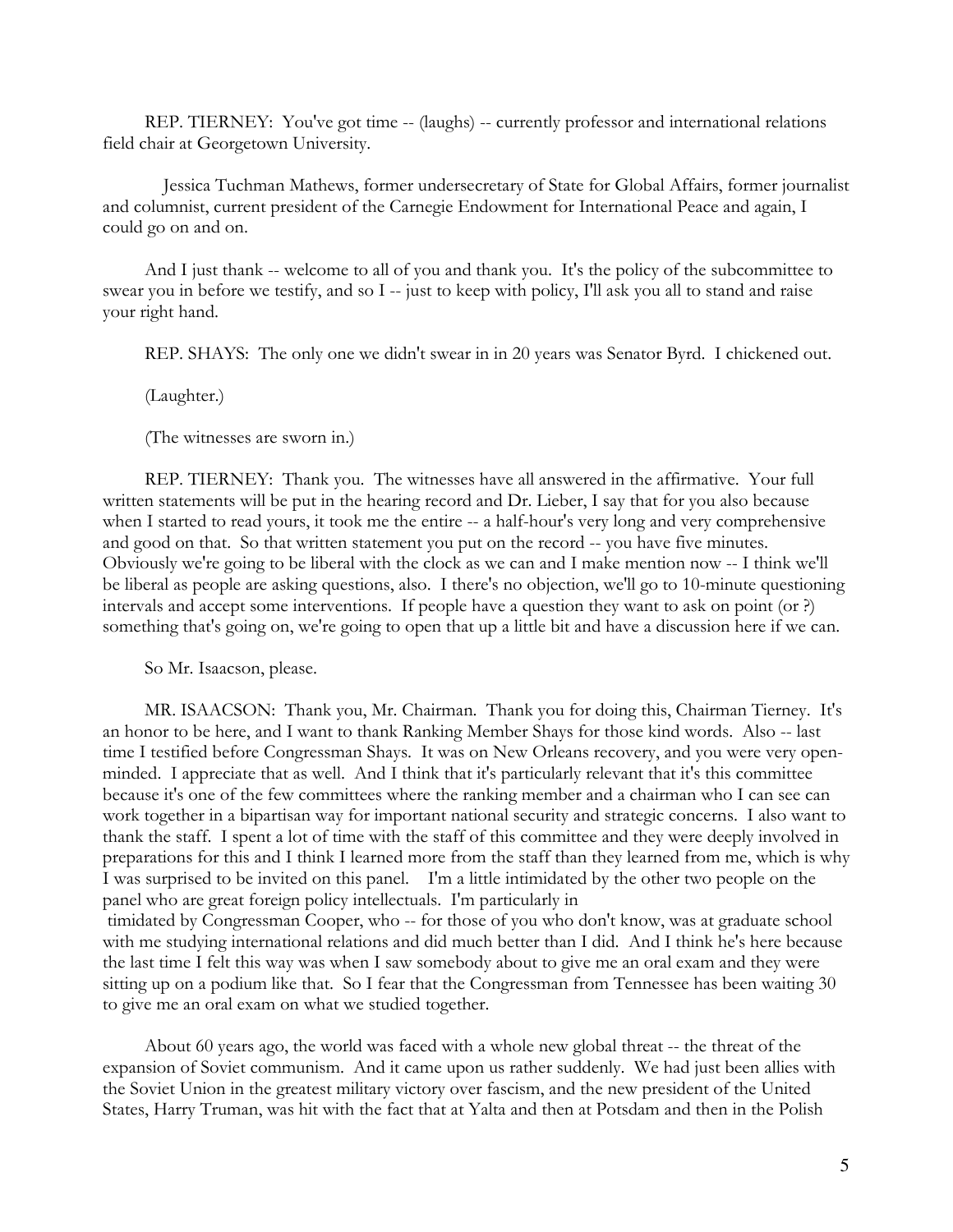elections, we were faced with another threat that was global in nature and a threat to our very existence and our way of life. And he gathered a group of bipartisan people called the Wise Men and -- who worked together with Congress -- with Republicans such as Vandenberg and Democrats -- in order to create a new national security strategy. That's what I see Chairman Tierney and Congressman Shays and others using this committee to do.

 It's particularly important because in this day and age, we're not doing that burst of creativity that we saw in 1947 to 1949. They were faced with a global threat that came upon them rather suddenly, and what they did was create institutions that were totally thought up and totally brilliant to counter the threat that they saw. For example, they created a military alliance, NATO, a brilliant strategy of likeminded nations who were going to contain the threat that they all saw and perceived alike. That NATO military alliance worked very well, but it was part of a context and that context is what you're trying to do today, which is a clear definition of the threat and as Congressman Shays said, figure out the purpose, the risks, the goals, the strategies, the tactics, the commitments and the resources that will be needed for that.

 When they did that, they started with the intellectual underpinnings. People like George Kennan, the Jessica Tuchman Mathews of his day, were able to define why we were in a struggle and who that struggle was against. It was just as controversial as now trying to figure out who the enemy was. Was it Russia and an expansionist 600- year-old duchy of Muscovy that had become a Russian empire? Was it communism as an ideology? Was it the spread of Soviet communism that was the threat? And so with the help of George Kennan and others, they defined the spread of Soviet-backed communism as the clear nature of that threat. They then went about forming a doctrine for how to counter that threat, known now as the Truman Doctrine. The Truman Doctrine was something that was accepted in a bipartisan way by President -- I think nine presidents, starting with Harry Truman until the Cold War ended with Ronald Reagan and the first President George Bush. They also came to a very clear document -- NSC-68, which we every now and then ought to go back and look at -- which was a national security council document that explained, as Congressman Shays did, exactly the type of military resources, domestic -- the risks, the strategies, the tactics we would have to use.

 Then they created new institutions like the Marshall Plan, done in such a bipartisan way that when it was invented and being kicked around, Harry Truman thought it was a great idea not to call it the Truman Plan but to call it the Marshall Plan because it would get bipartisan support. And he said to Robert Lovett, his undersecretary of State, "It means those Republicans won't be able to throw it up against our face." At which point, Undersecretary Lovett said, "You forget, Mr. President, I am a Republican." And that was in the days when Republicans and Democrats could work together and form a policy and forget which party each one was. We see that on this committee sometimes with the chairman and the ranking member, but we don't see that in this Hill as often as we should.

 They created financial institutions because they knew we were trying to win a struggle that was not just a military struggle of who could have enough troops at the Folda Gap to prevent an invasion of Europe or enough missiles. They knew we had to have a economic strategy in which our side would succeed. So besides the Marshall Plan, there was the World Bank -- the XM Bank and other Bretton Woods institutions that helped us win a struggle not just for military might, but for the pocketbooks and loyalties of a new economy. And it was a combination of realism and idealism. If you ask, "Was the Marshall Plan part of a realist tradition or an idealist tradition?", the answer is "yes" and serve both our national interests and our national values. And finally, they realized, too, that we had to win the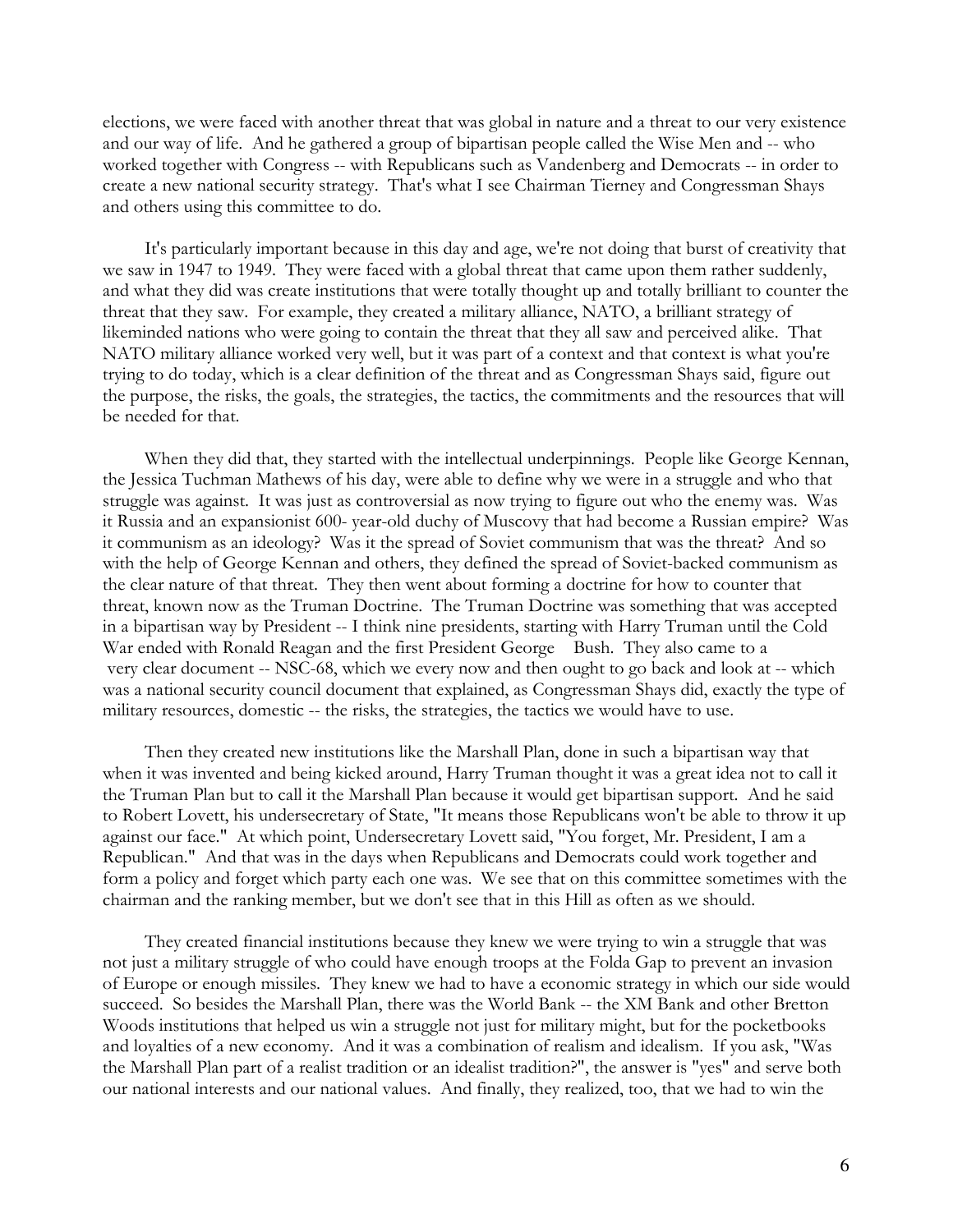struggle for people's minds. They reinvigorated Voice of America. They created Radio Free Europe. They created all sorts of institutions that were totally creative and

 the wonder -- that we would win this struggle and convince people that our values were shared by them.

 We've now been hit on September 11th with an entire new global struggle. You can debate whether it's as much of a threat as the threat of the spread of Soviet communism or more of a threat or less, but it is a new type of threat and we're using the same old institutions instead of being creative in order to try to counter it. As much as we may love NATO, it was mainly designed to stop tanks in the Folda Gap, not designed to win a struggle in the Middle East and other places against the spread of global terrorism. In fact, we haven't done what at the very beginning we should do and it's been longer since September 11, 2001 than it was between the -- Stalin's decision to cancel the Polish elections and the creation of all the Wise Men's bipartisan policies in the late 1940s. We still even haven't defined the threat very well. You get disagreements, you don't have bipartisan consensus on whether it's radical Islam, whether it's Islamic Arab world, whether it's terrorism in general that is our threat. It would be nice to define that. It would be nice to define a set of institutions in which we balance commitments and resources to say, here's what we need to fight that threat.

What we also should do is try to be just as creative. If we went down a checklist we could look at -- okay, they had the Marshall Plan, what economic programs do we have to win in among the moderate Arab world so that we can win the struggle against Islamic fanaticism, as we're struggling to do.

 I'm involved with the State Department now on U.S.-Palestinian public-private partnerships and investments. I think those are good ideas, but they're no where near the level of the Marshall Plans, the World Banks and the XM Banks that we tried to do. I commend the State Department. I look forward to working more on those. I commend the Congress for funding those, but it's not nearly at the level that the people of a previous generation did when they were faced with such a struggle.

 And I could go on, but there's only one more point I would make in terms of what they did. In terms of just winning the values struggle, we're sitting here wondering who's going to run Voice of America and Radio Free Europe. We should be enlisting the people who created Facebook and Google; we should be enlisting people who know -- understand social networking; we should be creating a counterpart to Voice of America that will win the hearts and minds of people around the world.

 In 1989 when I was covering the collapse of Soviet communism in Eastern Europe, I remember being in Bratislava, in one of the hotel rooms where they put foreign journalists. And it was one of the few hotel rooms that had a satellite dish, which is why they put us there, so we could see from the outside world. I was asked by one of the people working in the hotel, could they use our hotel room, my hotel room, because the kids liked to come and watch -- the students liked to come and watch music videos in the afternoon.

 I said, well, sure, that would be fine. And I came back early to, sort of, meet some of the students. They weren't watching music videos in my room, they were watching CNN and what was happening in the Gdansk Shipyard and what was happening in the rest of Eastern Europe. And I realized that the ability to have a free-flow of information was going to be the strongest asset we had in that global struggle. Likewise, when I went to China a few years ago and was in Kashgar, a tiny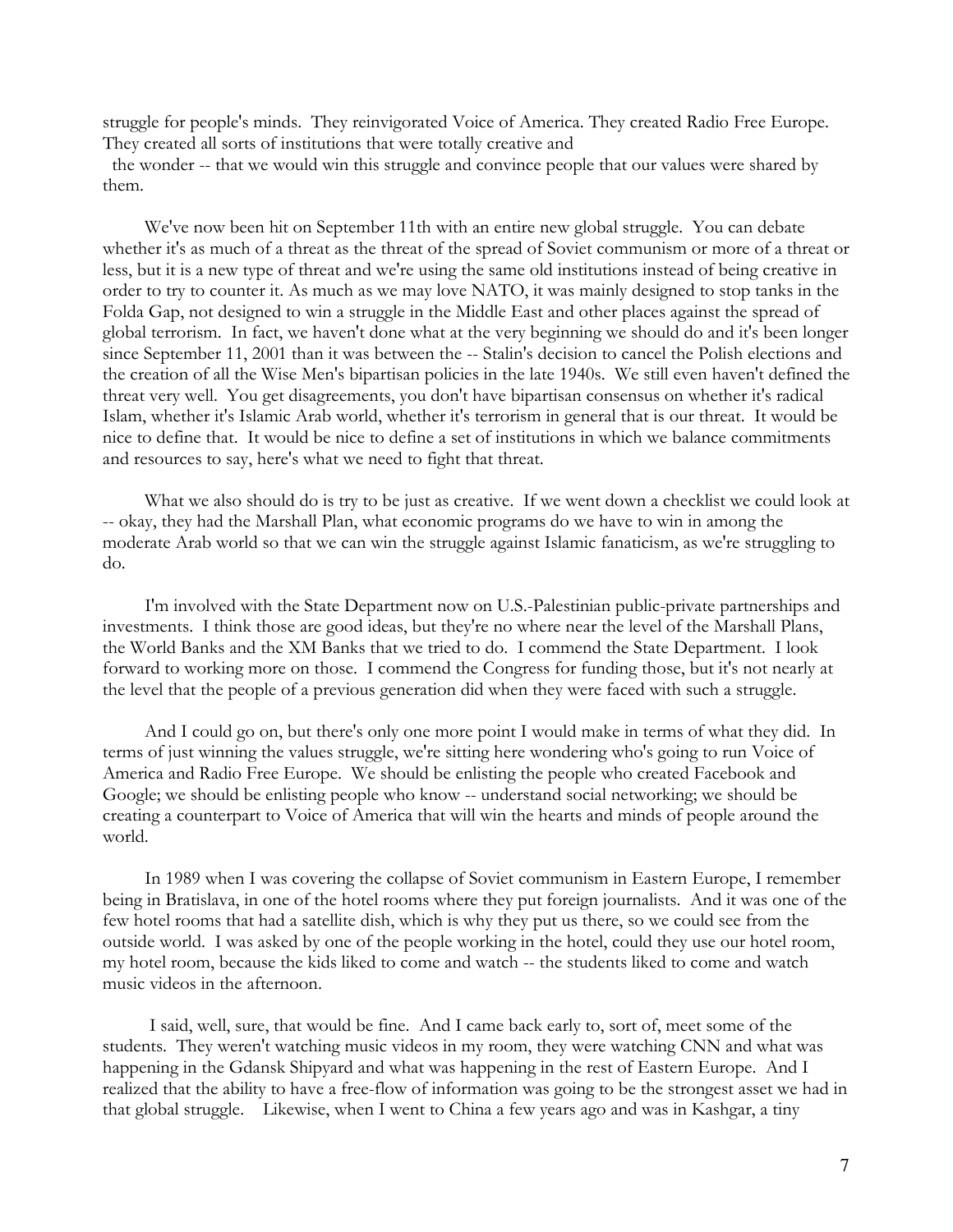village, I walked into a coffee shop and saw four kids behind -- by a computer screen. I asked what they were doing -- they spoke Uyghur, we were talking through a translator -- they said they were on the internet. I said, well, let me try something. I typed in CNN.com and it was locked. I typed in Time.com, it said "Access denied." One of the kids nudged me aside and said, "Chooom," typed something in it -- boom there's CNN and there's Time. I said, what did you do? He said, well , we know how to go through proxy servers in Hong Kong that the censors are clueless about.

 We should be making use, as our previous generation did, of the new information technologies to win the struggle we have. When you -- to go back to Benjamin Franklin, somebody I once wrote about, Benjamin Franklin realized that he too faced a great global struggle that he was dealing with in 1776, right after they wrote the Declaration of Independence and he was sent to Paris to get France in on our side in the war. We had to enlist to countries back then as we do now, and even back then France was a bit of a handful, so they sent old Dr. Franklin over there.

 And he carried with him the document they had just written. He and John Adams and Thomas Jefferson were put on the subcommittee to write the document. With all due respect, it may be the last time Congress created an awesome subcommittee like that, but Jefferson, Adams and Franklin wrote a declaration explaining why we were in a war of independence. It was pretty clear what they were doing from the very first sentence because they said, "a decent respect for the opinions of mankind," is why we're writing this document. We have to bring them into our side.

 And they did a beautiful job writing that document, even in balancing the values we were fighting for. The famous second paragraph that says, "We hold these truths" -- Jefferson writes the first document, you can find it in the Library of Congress, the first draft said, "We hold these truths to be sacred" -- you see Franklin's printer's pen crossing it out and saying, "We hold these truths to be selfevident." And they're trying to explain that's it's a new type of values that come from the consent of the governed in rationality and reason. We're not enshrining the dictates of any particular religion in our new values.

 But the sentence goes on, they're "endowed with certain inalienable rights," and there's John Adams handwriting, "endowed by their creator with certain inalienable rights." So even in that sentence, they're doing a strategy statement and a values statement in which they're balancing very carefully the role of divine providence, the role of values and religion, the role of a new type of nation that depends on the consent of the governed.

 And what Benjamin Franklin does when he gets to Paris -- besides writing memos to Vergennes on the balance of power and why the Bourbon-pact nations have to come in on our side, is he builds a printing press and he prints thousands of copies of that document, which were a public diplomacy document, a propaganda document saying, here's the strategy, here are the values, here's what we're fighting for.

 To me, that's what we haven't yet done in this new global struggle and what I hope this committee will, with these hearings, further that process. Thank you, Mr. Chairman.

 REP. TIERNEY: We have a new document. We're going to call it the Shays document, so -- (laughter) -- some people will throw it back in our face (laughs).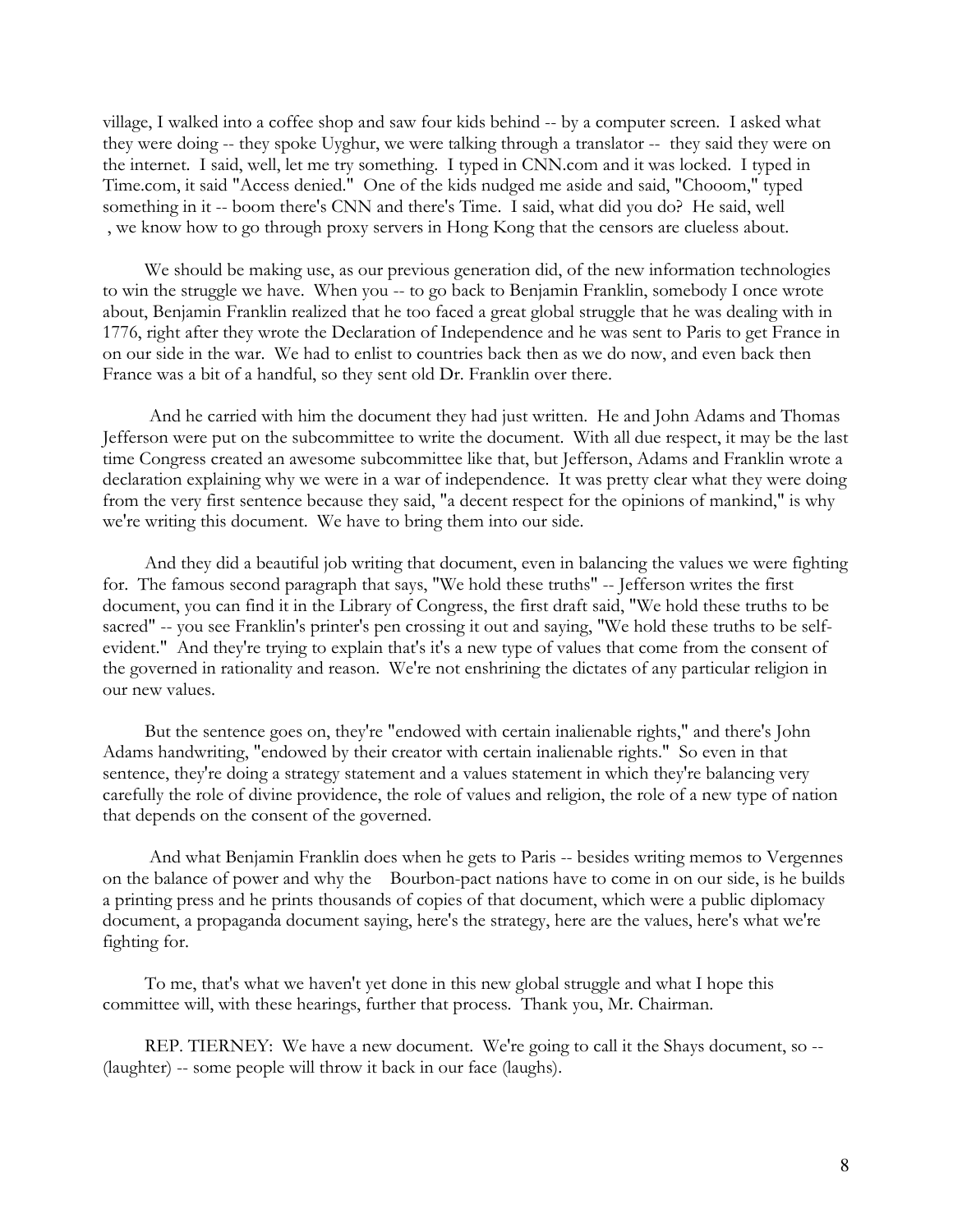Thank you. And you can tell Doctor, we're not (sic) going to be liberal with the clock because every minute of that was worth it. And I suspect the same will be true in the next two witnesses.

#### Doctor, please.

 MR. LIEBER: Chairman Tierney, ranking member Shays, members of the subcommittee and staff, thank you very much for providing me with the opportunity to present my views on the crucial subject of long- term threats and risks, and U.S. security for the post-9/11 world. You have my testimony, so I'm going to concentrate in broad-brush terms on what I think are the long-term, even existential realities of the world in which the U.S. finds itself, not just now but certainly for the next administration and whichever party occupies the White House.

 There are three, I think, realities in the post-9/11 world, and realities which will continue for the foreseeable future. The first of those, and the most important I think, is that we face a lethal and enduring threat which is not going to go away and is not chiefly a response to this or that policy, or diplomatic action or commitment. The threat consists, I think, of three distinct but related elements. The first of these is radical Islamist jihadism as an ideology and in its organized forms.

 The second component is mass-casualty terrorism. And the third component is the long-term danger of chemical, biological, radiological or nuclear weapons being used potentially by non-state actors, possibly aided by states or even by states themselves. I'd note that in the 9/11 Commission itself, which was unanimous and bipartisan in its conclusion in 2004, stated that the, quote, "The catastrophic threat at this moment in history is the threat posed by Islamist terrorism, especially al-Qaeda, the al-Qaeda network, its affiliates and its ideology.

 I'd also note that leading experts across party lines have, for the most part, also observed and warned about this. I could cite numerous studies, but the most recent is the -- in the current issue of Foreign Policy, in which more than 100 leading terrorism proliferation and foreign policy experts surveyed by the magazine said, "of those 100 experts, more than 80 percent expect a 9/11-scale attack on the United States within the next decade." You can agree or disagree about that educated guess, but it suggests that serious people across party lines draw the same conclusion to which I've pointed.

 I also want to indicate that while some see these threats as a result of our policies -- good, bad or otherwise, in Iraq, or vis-a- vis Middle Eastern regimes, or vis-a-vis the Arab-Israeli conflict -- I think those assessments miss the deep causes of threat. In my judgment, the threat ultimately is a consequence of the failure of major parts of the Arab Muslim world to cope with the challenges of globalization and modernity. This is more acute in recent decades, but it is a very long-term problem and it will take a very long time to sort out.

 There is also, in longer-range terms looking backward, the sense of humiliation over four centuries of decline for many of those areas of the world. And I think the consequence is that those who are particularly obsessed or upset with it, express either individual or society rage, which again takes its form in radical jihadism, in the use of terrorism and, I would add, in efforts to inflict mass casualty terrorism. So my first broad point is that we live and are going to live in an environment of lethal and enduring threat and this needs to be a priority as we weigh various kinds of tradeoffs and policies.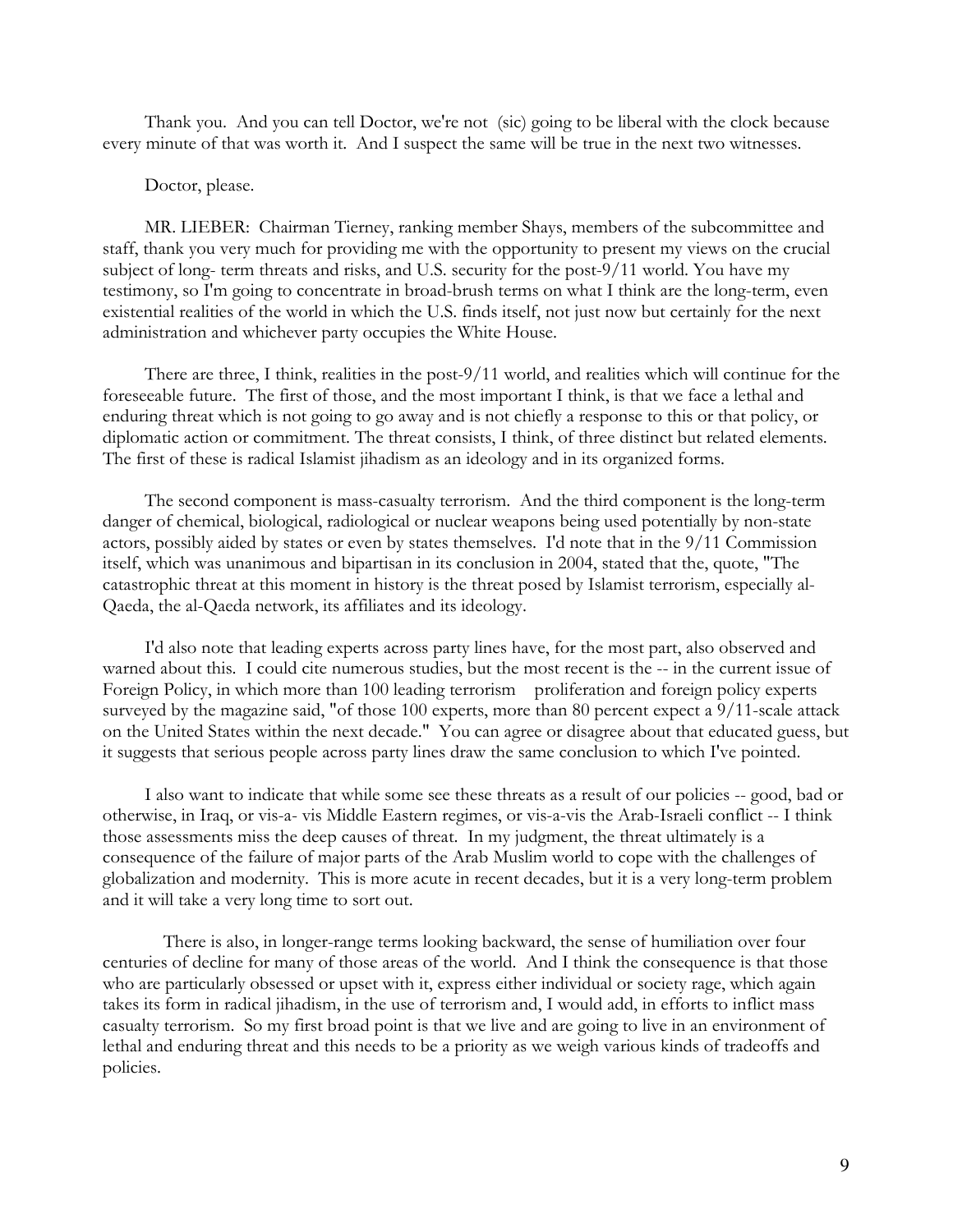Second: Despite the importance of cooperation with our allies, with international institutions like the United Nations, with the European Union -- and I'd add that collaboration is highly desirable and necessary -- many of these institutions remain ineffective in confronting the most urgent and deadly threats. In shorthand terms, I would throw out words like Bosnia, Rwanda and Darfur as illustrations of that reality.

 Third, the United States has a unique power and capacity -- even now, despite the costs and difficulties of Iraq and Afghanistan; of multiple challenges; of proliferation; the rise of regional powers; the growing strength of authoritarian capitalist powers Russia and China; and our bitter bipartisan or political dissensus in the country, nonetheless, the U.S. continues to posses remarkable strength and, if you like, primacy. It doesn't mean we can do everything, but it means that the U.S. has a unique role to play.

 In the post-9/11 world, an American grand strategy has emerged -- sometimes in official documents, sometimes willy-nilly. In broad- brush terms, that grand strategy embodies roughly the following four elements, as for instance, noted by the administration in its national security documents: One, the maintenance of primacy; two, the ability to use preemption, if necessary, in the face of imminent threats; thirdly, multilateral cooperation -- I would describe that as as much cooperation with others as possible, but as much unilateral action as unavoidable or necessary; and finally, support for democracies and democratization. Now, let me note that citing those four broad points does not necessarily give you a good specific answer to a policy question. Implementation will inevitably controversial, requiring difficult judgments in the midst of incomplete information and uncertainty. And the judgment of history on inept or imprudent choices can be harsh.

 But I would also disagree with descriptions that suggest a radical departure from past American history. In response to attacks on the United States, and looking back at Harry Truman and the Truman Doctrine, which Mr. Isaacson has rightly referred to; and looking back at the Kennedy inaugural of '61; at Reagan's State of the Union in '85, I would note there is a bipartisan legacy on which a good deal of contemporary grand strategy builds -- even if there is ample debate about implementation, policy decisions and even prudence.

 There are problems, obviously. The U.S. has the capacity to act and lead, but it requires all kinds of things to be effective over the long term: an appropriate fiscal and monetary environment; social cohesion and public support; policy management and coordination of the sort that this committee is seeking to focus on; skilled diplomacy. I come from Georgetown University and there's a saying about diplomacy that skilled diplomacy is the ability to tell someone to go to Hell in such a way that he looks forward to the trip. I would submit that our diplomacy has not always had that exquisite degree of skill and finesse -- cooperation with others to the maximum extent possible, but not beyond that extent. And we also encounter certain deficits now. Our military is stretched; our public diplomacy is a disaster -- a legacy both of the fateful Clinton-era decision to do away with USIA and the inability of the current administration to really turn that around. We need a new USIA or its equivalent. I think that is an urgent matter.

 We have an utterly dysfunctional visa system which tends to discourage or shutout the kinds of people with the skills, commitments and backgrounds that we need, while willy-nilly tending to give - sometimes by the backdoor -- avenues for those who are less appropriate. Importantly, we still lack an urgently needed energy policy. Our energy policy over a couple of decades has been disastrous. It represents a threat to our economy and our national security in terms of the necessity of ratcheting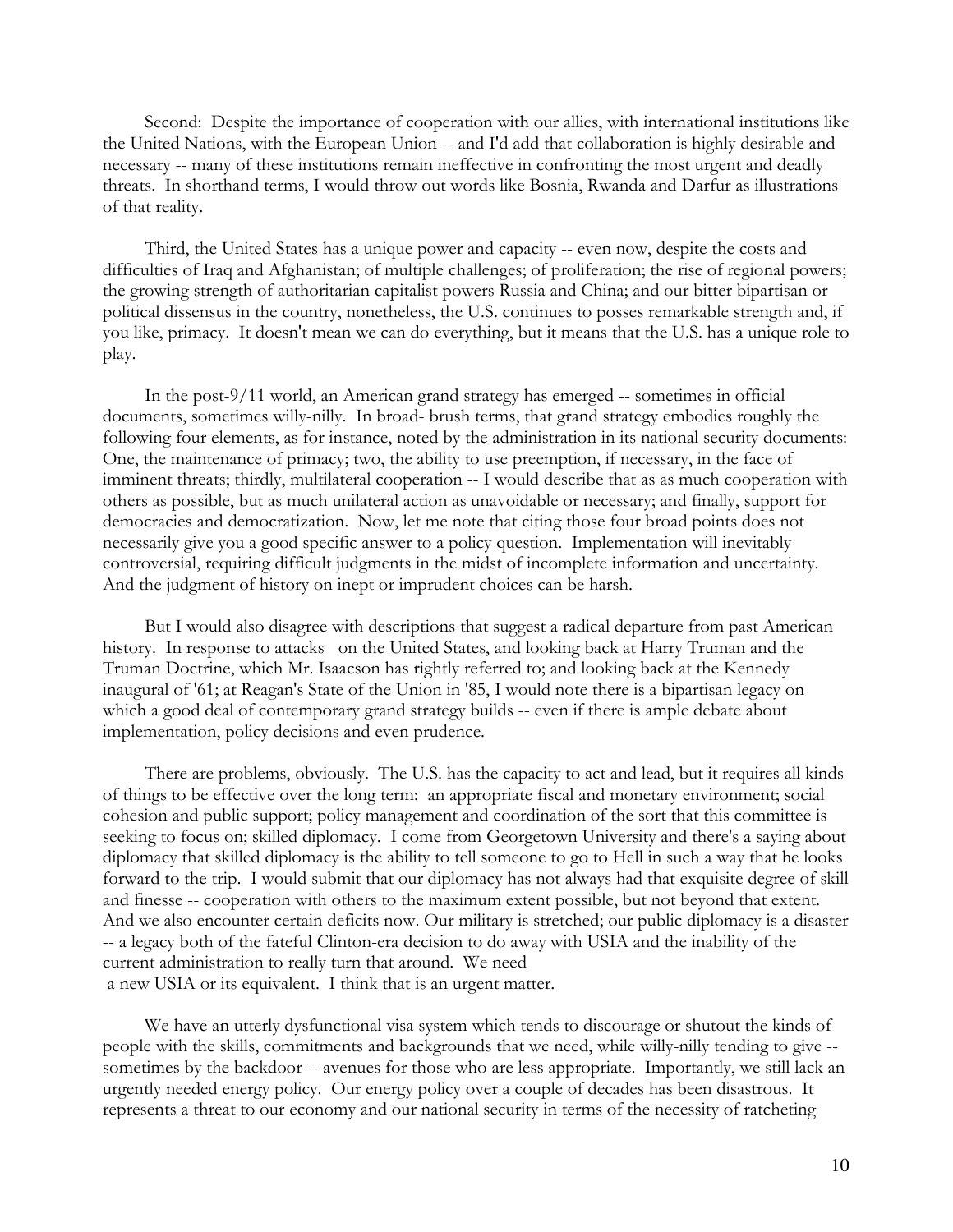down our dependent on oil. It can't be completely eliminated, but our current policy strengthens our adversaries and plenty of others. We can cope. America has, despite obstacles in the past, overcome huge challenges: World War II, creating the Marshall Plan, the Apollo Mission and so on, not least because of our attributes of flexibility and adaptability.

 Let me conclude: The U.S. faces lethal and persistent threats; neither the United Nations nor any other national organization is capable of effective actions without important use of state power; multilateral responses to common threats -- for example, proliferation -- can be effective and necessary, but they are hard to achieve. The U.S. role and U.S. power are unique. The crux is to use that power skillfully and prudently, but not to assume there is a real alternative to it. Whoever takes the oath of office on January 20th, 2009 will need to adopt a national security strategy that incorporates key elements of the post-9/11 foreign policy doctrine. America's own national security and the maintenance of a decent international order depend on it.

Thank you for listening. REP. TIERNEY: Thank you very much, Doctor.

Ms. Mathews -- you have a minutes -- only kidding.

MS. MATHEWS: Thank you, Mr. Chairman.

 I also would like to commend you on the farsightedness of the plan to hold this series of hearings and on the degree of bipartisanship that you and Mr. Shays have established. He laid out the components of a strategy, which begins accurately, as he said, with determining priorities. Of all the steps he laid out, I will stop with the first one and try to lay out for you what seem to me the top priorities for our security strategy.

 If it had been me, I would have called these hearings threats, risks and strategy in a post-Iraq world rather than a post-9/11 world, because I think that the events of that day have had far less impact on the real world than they had on the American psyche. The Iraq war, on the other hand, is a very different matter. It will be the turning point that changes the basic parameters of our security picture for decades.

 For one reason, the war's monopoly on our political energy, which has now stretched to five years -- an eon in a time of fast-moving global change -- is one of the greatest uncounted costs of this war. The degree to which it has sucked the oxygen from almost every other issue, and unless a major effort is made to reverse current trends, the fissures that are now stretching across the global nonproliferation regimes will, I think, become the worst of these.

 Among all the challenges that we face, only nuclear weapons pose an existential threat. And a world of 20 or 30 or more nuclear weapon states holds few prospects for avoiding nuclear catastrophe.

 The stability that we enjoyed for 50 years of the Cold War didn't happen naturally. It happened because of unrelenting effort on the part of the two superpowers, and some very close misses. The likelihood that we could achieve that with 20 or 30 nuclear weapon states -- which we could easily get to if the regime fails -- is, I think, very close to zero. And the probability that some of that weapons fuel would end up in the hands of terrorists is, I think, very close to one.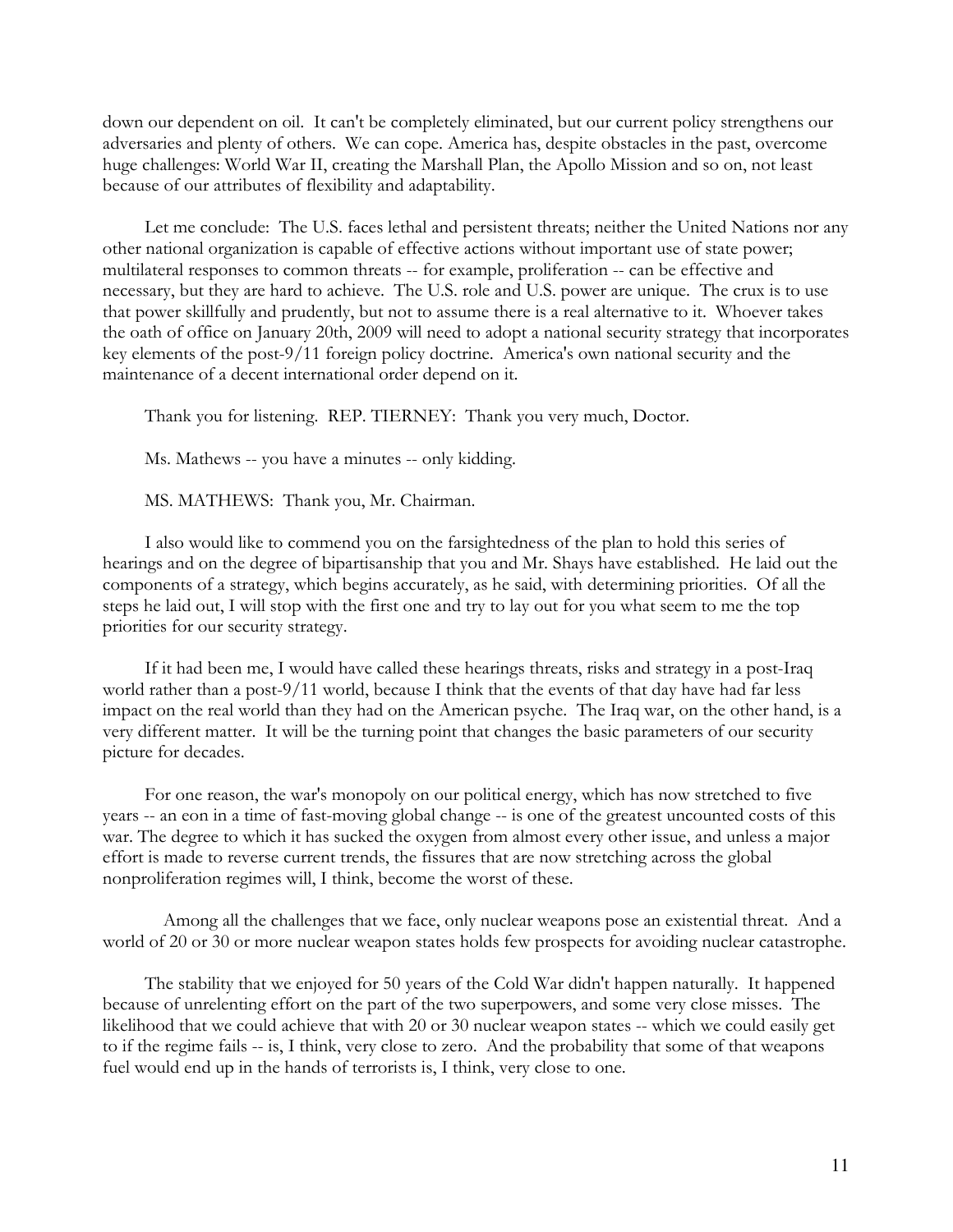The president has called nuclear proliferation the greatest risk we face; I think that's right. But only sporadic attention has been given in the last half dozen years either to the risks in North Korea and Iran, but more importantly, to the systemic weakness that is affecting the regime as a whole.

 We had 30 very good years under the NPT. It kept the number of nuclear weapon states far lower than its authors dared to hope. The bad news is that the last 10 years have been very bad ones, starting with the nuclear tests by India and Pakistan in 1998 and then, five years later, the discovery of the A.Q. Khan network revealed that businessmen and scientists from a dozen countries were selling technology, bomb designs, and materials to whomever had the money to pay.

 The North Korean and Iranian programs that we came to understand in that period used the cover of the NPT to hide covert weapons programs and underlined what we now know to be the Achilles' heel of the existing regime, which is that no safeguards, no matter how good the IAEA is, can provide real protection when a country has direct access to plutonium or highly enriched uranium weapons fuel.

 The Bush administration made a radical change in our nonproliferation thinking and one that urgently, I think, needs repair. In his 2003 State of the Union, the president said "the greatest danger facing America and the world is outlaw regimes that seek and possess nuclear, chemical, and biological weapons."

 This new formulation attracted very little attention at the time -- again, because we were already consumed in the national debate over the Iraq war -- but it was a profound change. Past presidents of both parties, all of them, had focused on the weapons. President Bush's new formulation shifted the focus from the weapons to the regimes, from the "what" to the "who." And of course the U.S. gets to decide who the good guys are and who the bad guys are, even though our judgments, we know, change radically over the years, as they have, for example, with Saddam Hussein.

 But shifting the focus from the "what" to the "who," from the weapons to the regimes, means that it's a very short step to regime change as the answer. This is the hole that we're in today, one that diminishes our ability to deal with Iran both directly and with other key players who balk at taking small steps in the fear that these would give legitimacy to a U.S. attack, or who make bad deals with Teheran in the mistaken notion that they're serving world security thereby.

 But beyond Iran, there are two urgent threats that need addressing. First is the growing disenchantment among the non-nuclear weapon states who have come to believe, 15 years after the end of the Cold War, that the nuclear weapon states never intend to uphold their end of the NPT bargain -- i.e., nuclear disarmament. They increasingly wonder why they should continue to uphold their end of the bargain.

 The second glaring need is to strengthen the regime, to impose meaningful penalties on states that abuse it as a cover for nuclear weapons programs, to eliminate direct access to bomb fuel in the non-nuclear weapon states, and to address the unanticipated threats from terrorists and corporate networks.

 The U.S., however, right now is in no position to lead on this effort. It cannot command followers. Before it can do so, it needs to reestablish its own credentials in this field, and there are four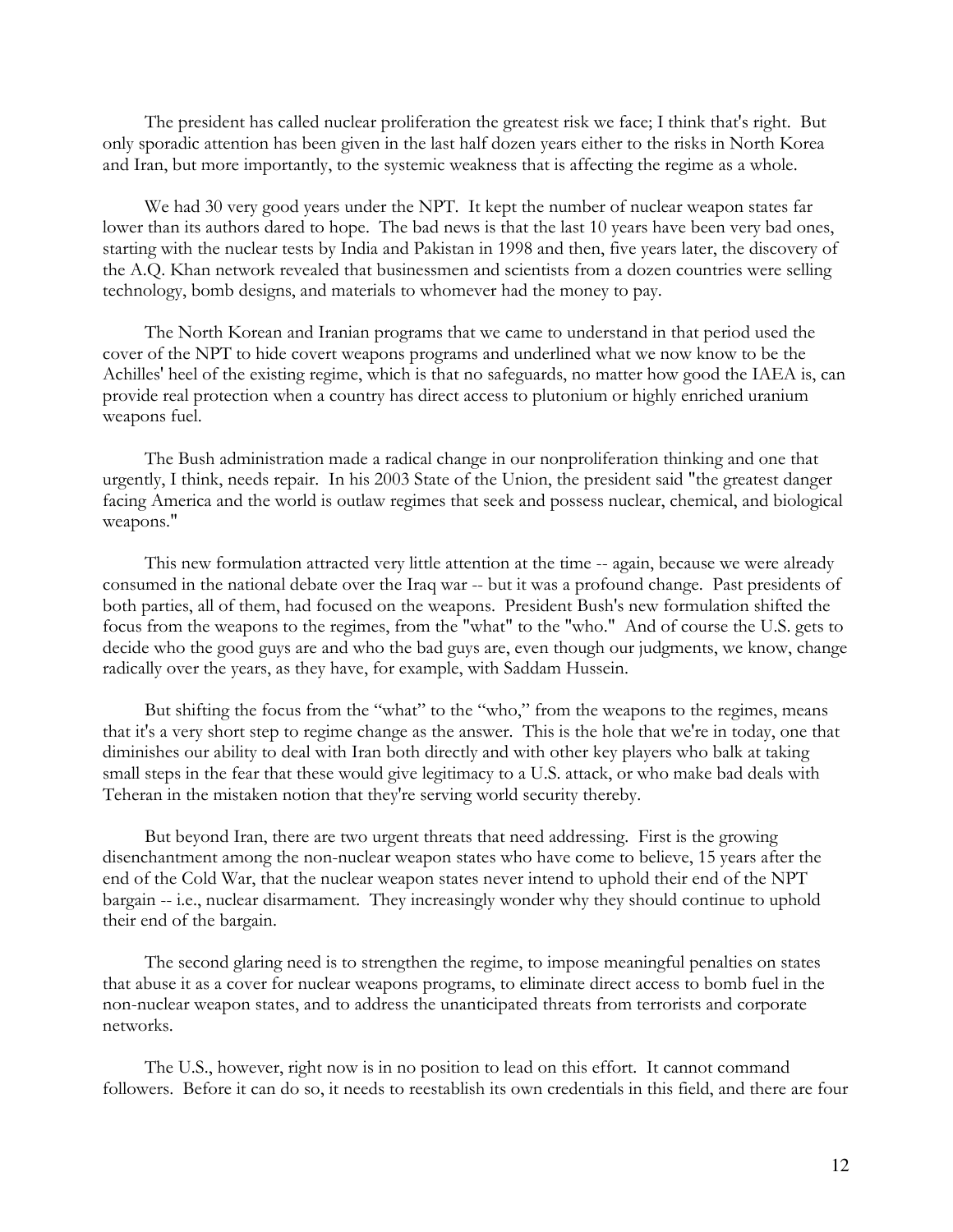steps that it must take. First, renouncing unilateral, preventive war -- preventive war, not preemptive war -- war in the absence of imminent threat, declared unilaterally.

 Secondly, renouncing unilateral regime change for the purpose of political change, ratifying the Comprehensive Test Ban Treaty, and canceling new nuclear weapons programs; the last because it moves in directly the opposite direction from a treaty commitment that we made and reestablished in writing as recently as 1995.

 Reestablishing arms control momentum with Russia is another priority both important in its own right and for movement elsewhere around the world. I have to add that the decision to base an antimissile system in Poland and in the Czech Republic derails, I think, hope for much progress in this direction for the time being.

 Pushing ahead with a system that does not yet work against a threat from Iran that does not yet exist, at the expense of relations with a state, Russia, whose participation is essential if the threat is to be prevented, is a choice that, in my view, can only be called incomprehensible. This, too, needs reconsideration.

 A great deal of attention is being given these days to style and tone, public diplomacy, et cetera. These are all important, as is recovering our ability to listen, to really listen, to other countries, and recovering our confidence in our ability to pursue national ends through diplomacy.

 But restoring the trust in American leadership that has been lost so widely, as the chairman described it at the outset, will only come from deeds, and it won't happen quickly. The good news in the nuclear area is that the critical steps that I've outlined are all under our control. We can take them alone; they don't have to be negotiated with anybody.

 Let me turn much more briefly to three other challenges. Any short list like this is somewhat arbitrary, but to me, these three issues, together with nonproliferation, stand out. First, China.

 History has no examples, that I know of, of a rapidly rising new power not producing at least tension and usually outright conflict as it enters the circle of major states. China knows this very well, and it has a strong desire to avoid conflict; hence its slogan, "Peaceful Rise." Conflict is bad for business, after all, and above all, China wants to grow.

 Yet if the past is any guide, and I think it is, it's going to be very difficult to manage China's rise peacefully, especially in an energy-constrained world that must begin to deal seriously with climate change.

 The only silver lining to 9/11, I think, was that it put an end to another period of a growing sense that China was the enemy, which on September 10th of 2001 was very much with us. That ended overnight and substituted a real enemy for a potential or imagined one.

 We are on the right track now, I think, generally, with China. But if by our behavior we, over the coming years, turn China into an enemy; if we get China wrong, that, other than the failure to rescue the nonproliferation regime, will be the single most dangerous, worst mistake we can make.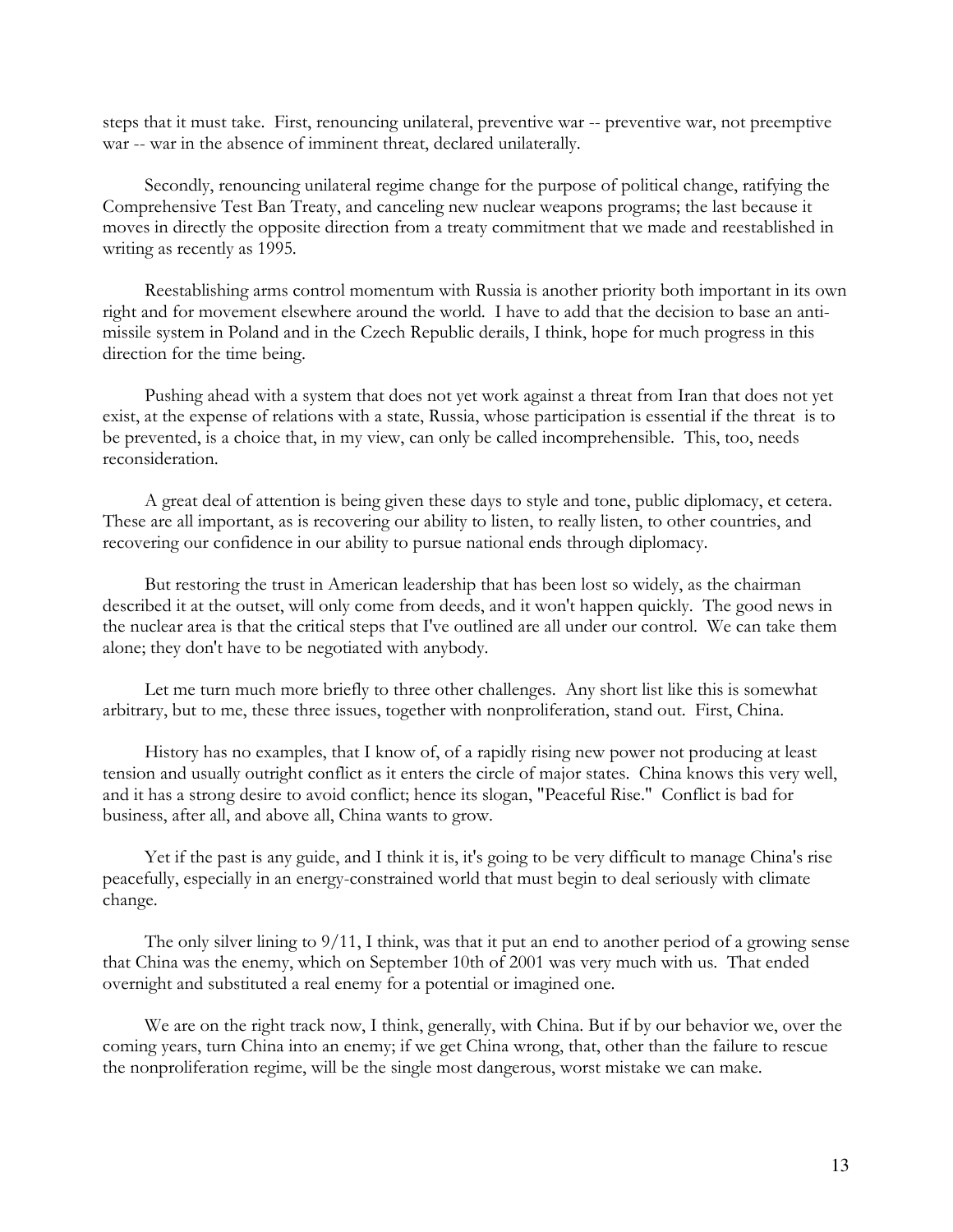The policies, on the other hand, that are currently wrong and that urgently need to be turned right deal with the Middle East and the world of Islam. Olivier Roy, the distinguished French expert in this field, points out that the West has tried three different approaches with this area and that all three have failed. We have tried to strengthen the existing authoritarian regimes. We've tried reforming the existing authoritarian regimes, almost, in some cases, to the point of their collapse. And we've tried to impose democracy from scratch. None have worked. What we have not tried to do is to build democracy with the participation of the prevailing political forces in these states, and those forces today are Islamist. They cannot be end-run; they must be engaged. We should be engaged with moderate Islamist forces -- and by that I mean those that have renounced the use of violence as a political tool, even when we find others of their views uncomfortable or even abhorrent.

 The other precondition of success in the Middle East will be a much more vigorous and engaged effort on Israeli-Palestinian peacemaking and one that is, and is seen to be, more evenhanded.

 And finally we have to tackle climate change, which means that we at long last, as Bob Lieber has just said, need a national energy policy. Voluntary policies are a joke. Research only policies are a copout. Research is necessary but not sufficient. And no serious national objective has ever been pursued on a voluntary basis.

 The endless and fruitless debates over whether to use price or regulation to pursue energy policy should end with a recognition that an effective policy requires a mix of both.

 The search for magic bullets from oil shale to fuel cells to biofuels should be seen as a recurring hunt for simple solutions to a very difficult problem. That will never work.

 And the policy must begin, must be built on, must be based on, the recognition that by far the largest pieces, most quickly accessible and most climate sensitive energy resource that we have is drastic improvement in energy efficiency in every sector.

 So Mr. Chairman, thank you for your patience, and I hope that these thoughts are helpful to you as you pursue this daunting security agenda.

 REP. TIERNEY: They're incredibly helpful to us, to all three witnesses, thank you very much. I'm almost inclined to just get unanimous consent to let the three of you keep on talking without the questions on that. But being who we are, it's not likely to happen. I think we might retract the 10 minute period thing and go five minute, but keep the caveat that people should feel free to interject an intervention if they want. And as long as that isn't abused, we'll let the discussion flow as freely as possible.

Let me just ask one question to start things off. How would each of you -- how would the threat represented by 9/11 fit into the overall strategic priorities that this country has? If you had to look and say that you have the 9/11 threat, and then you have all the other things you have to attend, where would you fit that in and how would you address that?

Whoever wants to speak? Doctor?

 MR. LIEBER: The -- it seems to me that that threat is overriding. Inevitably decisions about policy, large and small, involve tradeoffs. For example there is the genuine debate as there has been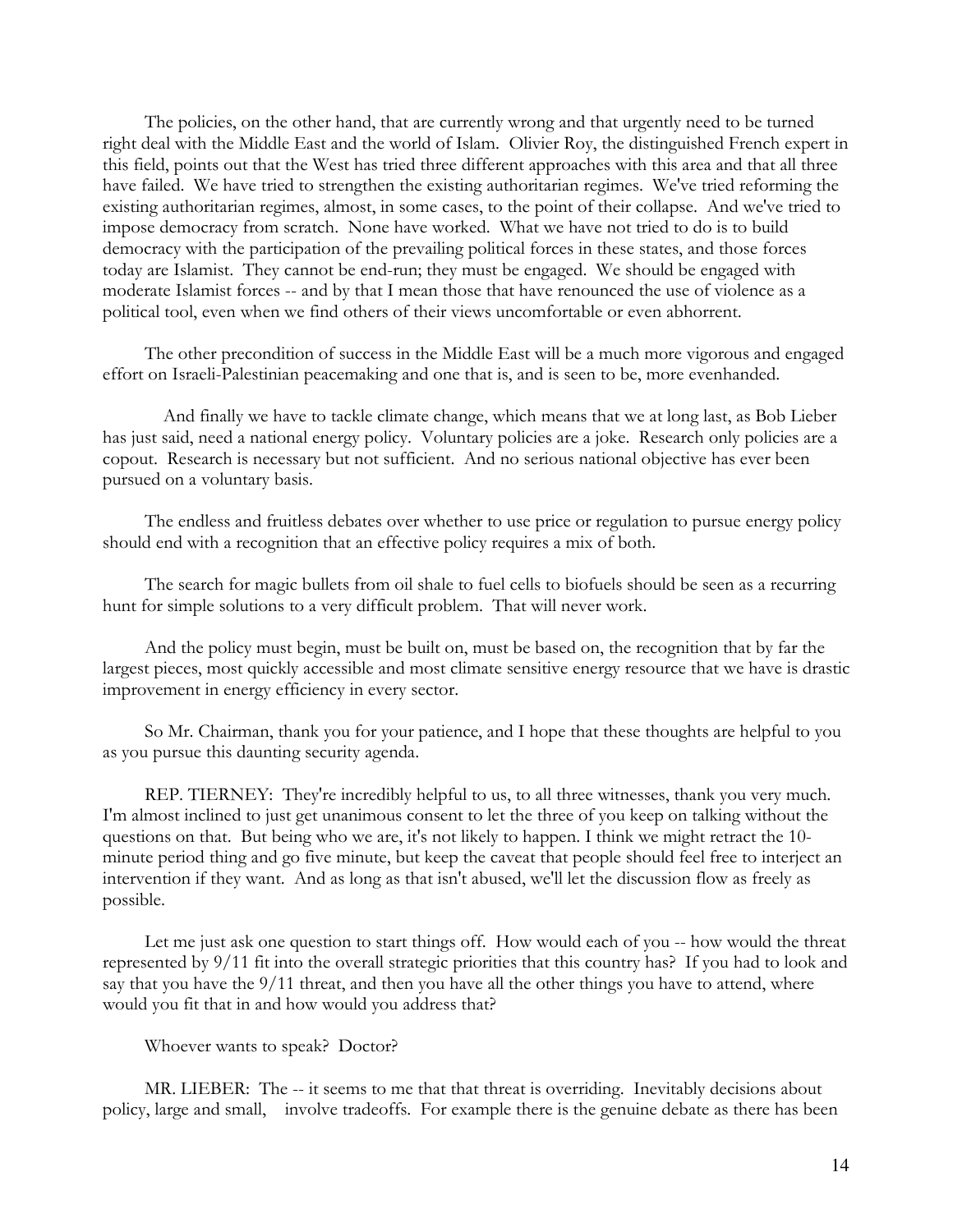in this country for two centuries where -- about where you draw the line or where you strike the balance between civil liberties and our historical freedoms, and a long continuum vis-a-vis taking strong actions to reduce our vulnerability and so on.

 There are not easy answers to that. But I would say that whether on that issue or a wide range of things that the three of us have discussed, the importance of the threat ought to be the overriding concern.

 By contrast there are those who have talked about terrorism as a police problem. I respectfully disagree.

 So I don't have a specific actionable response for you other than to say that that threat symbolized by 9/11 and incorporating the elements I cited, of which proliferation I think is clearly part, has to be the overriding consideration whether you're thinking not just about wiretapping but about cost and tradeoffs or gasoline taxes or force deployments or what have.

 MS. MATHEWS: Mr. Chairman, as I suggested I think 9/11 meant more to us psychologically than it means in purely national security terms, and far less now than does the basket of issues that have been created by the Iraq war.

 I don't mean to suggest that terrorism is not important; it is. And Bob's laid out a lot of issues that form around it. But it doesn't pose an existential threat to us, and nuclear weapons still do. And we are on the verge of a breakdown, I believe, in the regime. That's really the crux of the Iran problem. We've got now 12 countries in the Middle East that have gone to the IAEA and expressed an interest in starting nuclear weapons -- in nuclear energy and enrichment programs.

REP. TIERNEY: May I interject something here?

MS. MATHEWS: Sure, of course.

 REP. TIERNEY: What's your opinion, if the United States was serious about working toward the imposition of a nuclear-free zone in the Middle East, the impact that that would have on the larger problems that we're confronting?

 MS. MATHEWS: I think a nuclear weapons-free zone is doable over the long term. Right now we're in no position to push for that or anything else as I suggested. The Carnegie Endowment two years ago did a major study on nuclear proliferation we called "Universal Compliance."

 We took the draft of that study to 22 countries. We talked all over the world about it. We had 33 countries at our nonproliferation conference this past June. There is a feeling of utter unwillingness to consider any steps to strengthen the existing regime, and indeed in many cases a sense of real outrage at the nuclear weapons states for not doing their end of the bargain.

 These countries are well aware of the United States position, both with respect to the CTBT and the new nuclear weapons program. To lead you've got to have followers, and we're not in a position to command followers right now on this set of issues.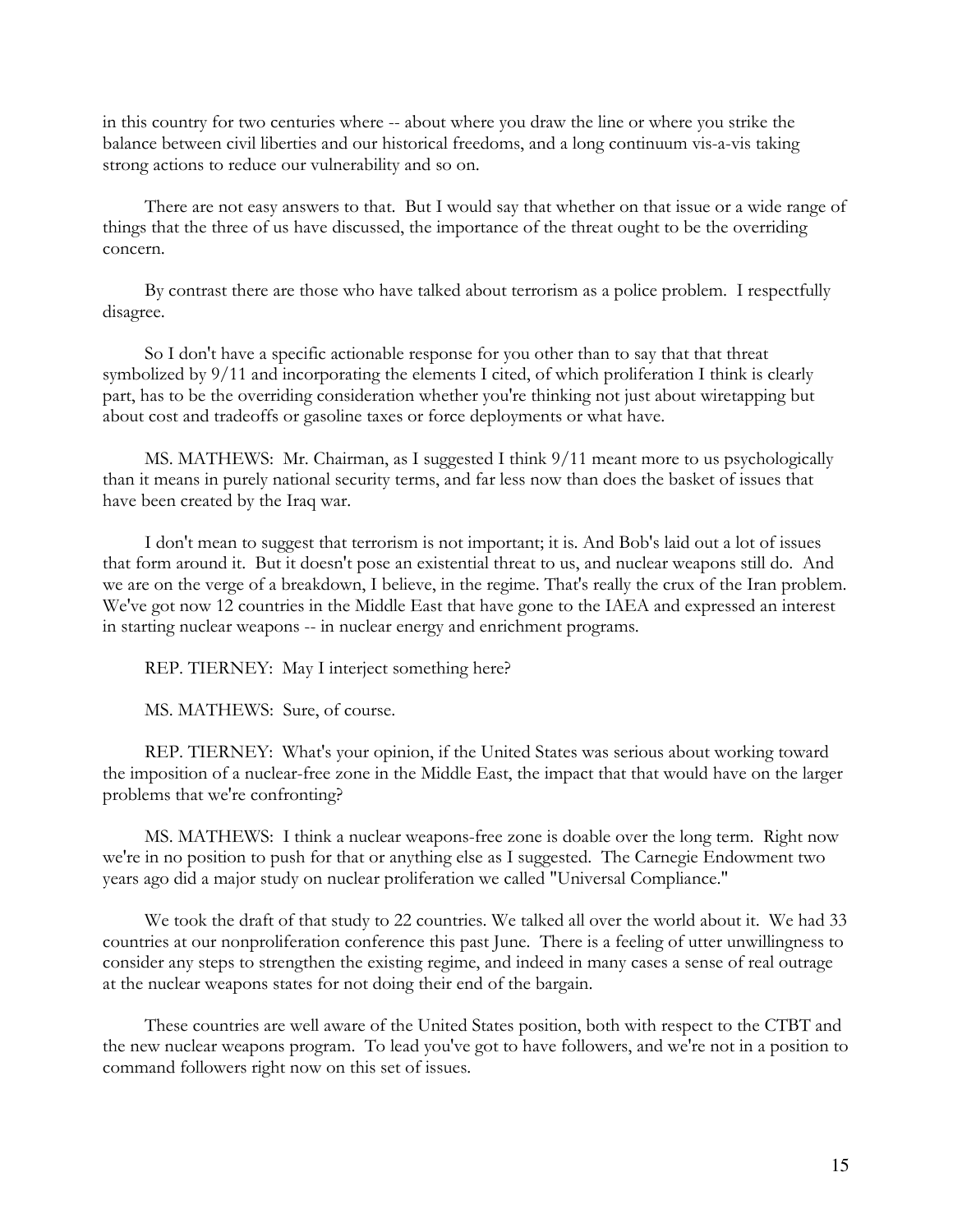And of course I think a nuclear weapons-free zone realistically will require Israeli-Palestinian peace and some resolution of the current Iranian program. So it's way down the road.

REP. TIERNEY: But you see that as a subsequent step as opposed to an initial step?

MS. MATHEWS: I do.

 REP. TIERNEY: Okay, there's very little time left. Mr. Isaacson, I don't know if you wanted to interject on that, on the question of how this is fits into the overall privacy -- all right. Mr. Shays. Mr. Duncan.

REP. DUNCAN: Thank you, Mr. Chairman.

 Georgeanne Guyer (ph), the very respected foreign policy columnist wrote in 2003, a few months after we had gone to war in Iraq this time, that Americans would inevitably come to a point where they had to decide whether they wanted the government to provide services at home or one that seeks empire across the globe.

 Anne McFeeders (ph), the columnist for the Scripps-Howard newspaper chain, wrote a couple of years ago that we were headed for what she described as a financial tsunami when the baby boomers start retiring in heavy numbers in 2008, and in the years following.

 Before the first Gulf War, which I voted for, I heard briefings from General Schwartzkopf and Colin Powell and others about Saddam Hussein's elite Republican troops and how great the threat was. And then I watched those so-called elite troops surrender to CNN camera crews and empty tanks. And I thought then that the threat had been greatly exaggerated.

 Now before this Gulf war, I was at the White House and they told me that Saddam Hussein's total military budget was a little over two- tenths of one percent of ours, most of which he spent - they didn't say this -- but most of which it turned out later he'd spent building castles and protecting himself and his family.

 And now we have hundreds of registered homeland security lobbyists, and we've got thousands of defense lobbyists all pushing us to spend more. And yet we have these estimates that this war is - we're already at \$750 billion or so, and now we're soon going to be asked for \$200 billion more, and then counting future military costs and medical costs and so forth, you're talking about \$2 trillion.

 And then we have some people wanting us to take action against Iran that could potentially be even more expensive.

 And what I'm wondering about is this: How do we achieve a balance? Because the politically correct politically popular thing to do is, when they use the word security, always say that we're not doing enough, and always say that we need to do more.

 In fact the Wall Street Journal wrote a few months after 9/11 that we should give four times to any bill that has the word, security, in it, because they saw that every department and agency was coming to us asking for more security funds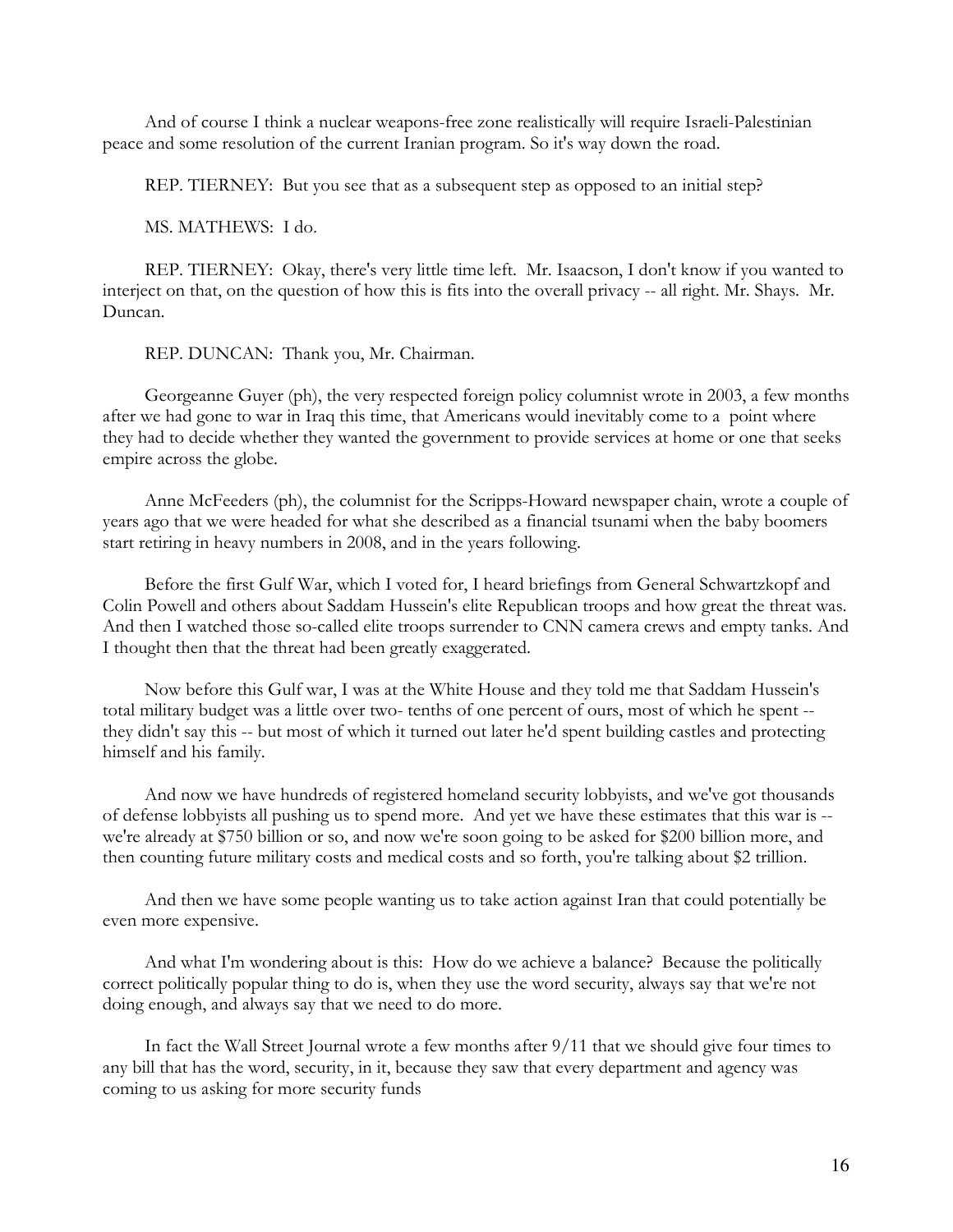Yet some of us wonder if we're going to be able to pay our veterans' pensions and our Social Security and our Medicare and Medicaid and so forth in the years ahead if we don't somehow look at these threats realistically and we can't spend the entire federal budget just because somebody keeps increasing this spending just because somebody says security or threat.

And how do we achieve that balance?

 Secondly, I read a column by Walter Williams, the conservative columnist, who said that al-Qaeda -- this as a year or so ago -- that al-Qaeda was now less than 3,000 members, most of whom were people living at home with their parents and had almost no money. I heard a talk last week by Larry Johnson, a former CIA analyst who is now a defense contractor who said al-Qaeda was now done to about 600. I know they have thousands of al-Qaeda sympathizers, but I'm wondering if you know how many people are in al-Qaeda?

 And then just so I get it all out, thirdly, I'm wondering what your predictions are for Iran? Do you think we will be making what are flatly referred to sometimes as surgical strikes and taking out nuclear facilities anytime within the next two or three years?

I'd like your predictions. That's three questions. Mr. Isaacson, we'll start with you, I guess.

 MR. ISAACSON: I think your challenge here is to balance an emotionalism that comes after 9/11 and from the existential threat that we might feel from radial Islamic Jihadism as Bob so aptly described it, and a realism that says, how do we effectively counter it.

 And this is a fairly difficult question. If you asked me, is our invasion of and continued presence of Iraq doing more to help or to hurt radical Islamic Jihadism in this work, I'm not sure there's a clear answer.

 So it's not simply a matter of spending billions more on military in Iraq. This is not for me getting into the argument about Iraq; it's just that this is a complex problem when you say does it help or hurt the threat of radical Islamic Jihadism.

 So I think we have to be very realistic as I think you're suggesting. We need to inject a note of realism in this. This is a threat, but not one that demands us abandoning the economy of the United States and other priorities.

 And in answer to both the chairman's question and others, how do you put this in the ranking of priorities, General Powell has said repeatedly that the jihadists cannot destroy American society, only we can destroy American society by getting too contorted in this war against the jihadists. So I think there is a note of realism that you're trying to inject that I would agree with.

 On Iran I think that if I look at this panel and this panel, I may be the person least qualified to guess what we're going to do surgically in Iran or not. So I'm not going to -- especially with people recording what I say -- try to -- try to pretend an expertise in that.

 MR. LIEBER: Congressman Duncan, let me respond to part of your really comprehensive and vital questions.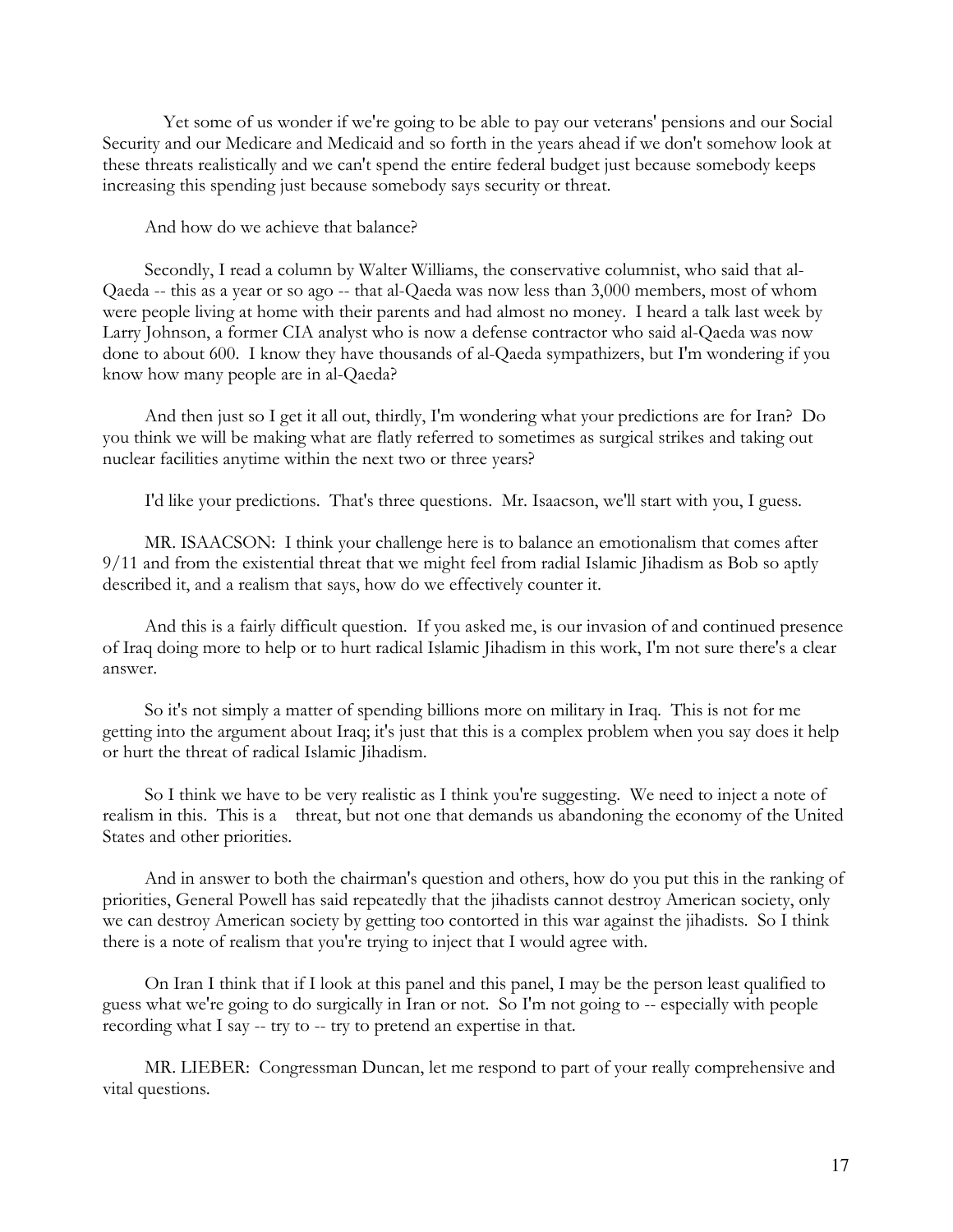First, on the financial side, it's certainly the case that America needs money spent on its foreign policy needs and security to be spent as wisely as prudently and efficiently and effectively as possible.

 I would note in terms of affordability that despite the enormous costs that the United States now faces for defense for the was in Afganistan and Iraq for rebuilding its armed forces equipment, right now we're spending approximately 4.2 percent of gross domestic product. That's contrasted to about 2.9 to 3 percent just before 9/11.

 But you have to set it against the prior crises in American history. During the height of the Reagan buildup in the 19 -- mid 1980s the number was about 6.6 percent. And for large portions of the Truman, Eisenhower and Kennedy administrations, it was into double digits, 10 percent or sometimes more.

 We have the capacity to spend that without destroying our economy. But this brings up an issue that Aaron Freidburg of Princeton University has recently written about knowledgeably: the urgent need for a much more effective mechanism for policy management and coordination, which combines military and defense issues, political dimensions, economics and so forth.

 Because of the complexity of the way the executive branch is organized, the complexity of the committee structure in Congress, the nature of the issues themselves, we haven't had the degree of coordination that ought to be the case, and compared to what existed sometimes in the past.

 Very briefly on one other point, Bruce Hoffman at Georgetown, who is a prominent and superbly qualified member of our faculty in security studies and the country -- one of the country's leading terrorism experts has recently said that al-Qaeda has -- al-Qaeda is back. They were badly damaged initially, but they've recovered a good deal in terms of capacity and so forth. So I think there is a very real al-Qaeda risk.

 And finally, I would quote the dean of our Georgetown School of Foreign Service, my colleague Bob Galucci, who was an opponent of the use of force in Iraq, but who has written that he is very concerned about the risk of a concealed nuclear device going off in one or more American cities sometime in the next five to 10 years that's related to terrorism.

 So I don't think despite the relatively small size of al-Qaeda overall that we ought to minimize or otherwise overlook the gravity of the risk it represented -- it represents, all things considered.

MS. MATHEWS: (Off mike.)

REP. TIERNEY: You're probably going to have to put that on, your mike.

 MS. MATHEWS: Sorry. What to say? Bob is certainly right that as a percent of GDP we have spent much more. We haven't spent it in a globalized economy before, and we have much higher spending on other priorities particularly health care now than we have before.

 However, if Congress wanted to save \$200 billion a year it could get the same security we now do through the right cuts in the existing \$600 billion defense budget. But there is a whole lot of politics buried in that. And I think every close student of the defense budget believes that at least a third is wasted. So I recognize that that is a politically unrealistic thing perhaps to say.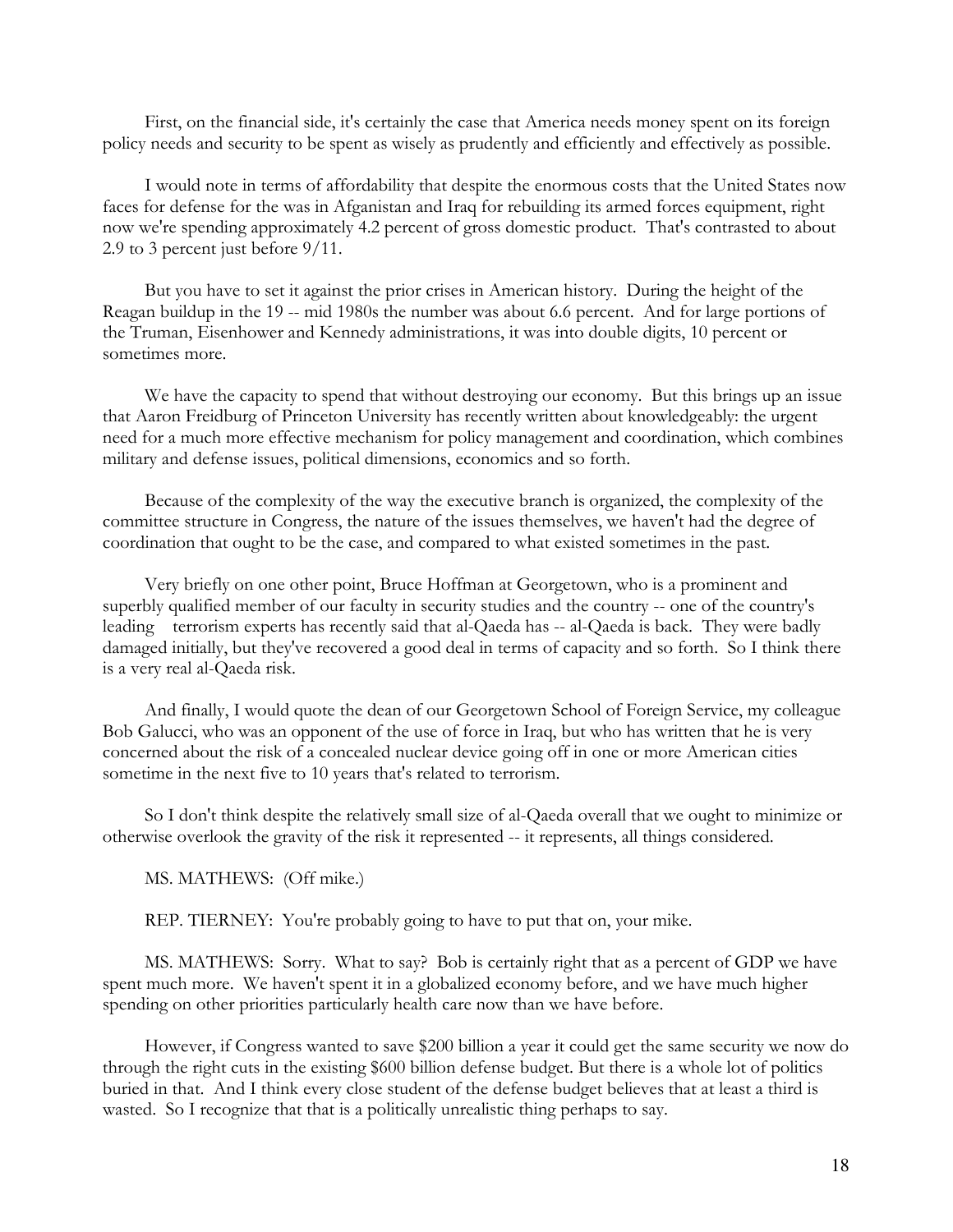Since the others haven't, let me do Iran. I don't think that it's likely that we are going to attack Iran, because I think the arguments against it are so overwhelming, and so overwhelmingly obvious.

 I should say that I also didn't think we were going to go into Iraq, because it seemed to me really quite stupid at the time. So you can take this for what it's worth.

 But we have a very limited target set in Iran. There are probably facilities that we don't know about. We do not of course have the troops to go on the ground, and air strikes without ground forces are of modest utility.

 We are currently dealing in a world of Sunni terrorism, and if we attack Iran we will add a whole new layer of Shi'ite terrorism.

They've made that very clear, and they clearly have the capacity to unleash it.

 And finally, we will take a country that hasn't, to the best of our knowledge, made a firm decision either way on whether their security requires nuclear weapons and create one that is absolutely, 100 percent, permanently committed to having them.

 And finally, it will underline the lesson to other countries that if you think you have a serious opponent, a serious enemy in the United States, you need nuclear weapons to protect yourself.

 So for all those reasons -- I also think the military has a very clear appreciation of all of those points. So I think it's unlikely. I also think it would probably be an obvious catastrophe for the United States.

REP. TIERNEY: Thank you, Ms. Mathews.

 Mr. Duncan, I can tell you that we have some plans to perhaps have some hearings on that issue of Iran, and consequences and plans as well. So we'll keep you informed of that.

Mr. Cooper, Mr. Isaacson is ready for his exam -- (chuckles) -- oral.

 REP. JIM COOPER (D-TN): Thank you, Mr. Chairman. I'm grateful to you for having this very important hearing. I'm sorry it's perhaps not getting the attention that the hearing down the hall is; that is more involved in using foreign policy security issues as a domestic political club.

 I am proud that Walter is here. I've been in awe of his career for a long time. He brought an excellence to journalism that is rarely seen. I'd also like to -- I think it's four books, isn't it? "Kissinger," "Wise Men," "Ben Franklin," and the latest and greatest, "Einstein." If you can humanize that genius, you're an amazing writer, and you are.

 So this will not be an exam. I'm delighted to get this wisdom in three parts. And I have a particular personal interest, because on the Armed Services Committee they've recently established a panel on roles and missions, and that's Pentagon-speak for redoing the National Security Act and Goldwater-Nichols, things like that that involve not only the Pentagon but other agencies. So I welcome your expertise in that area as well.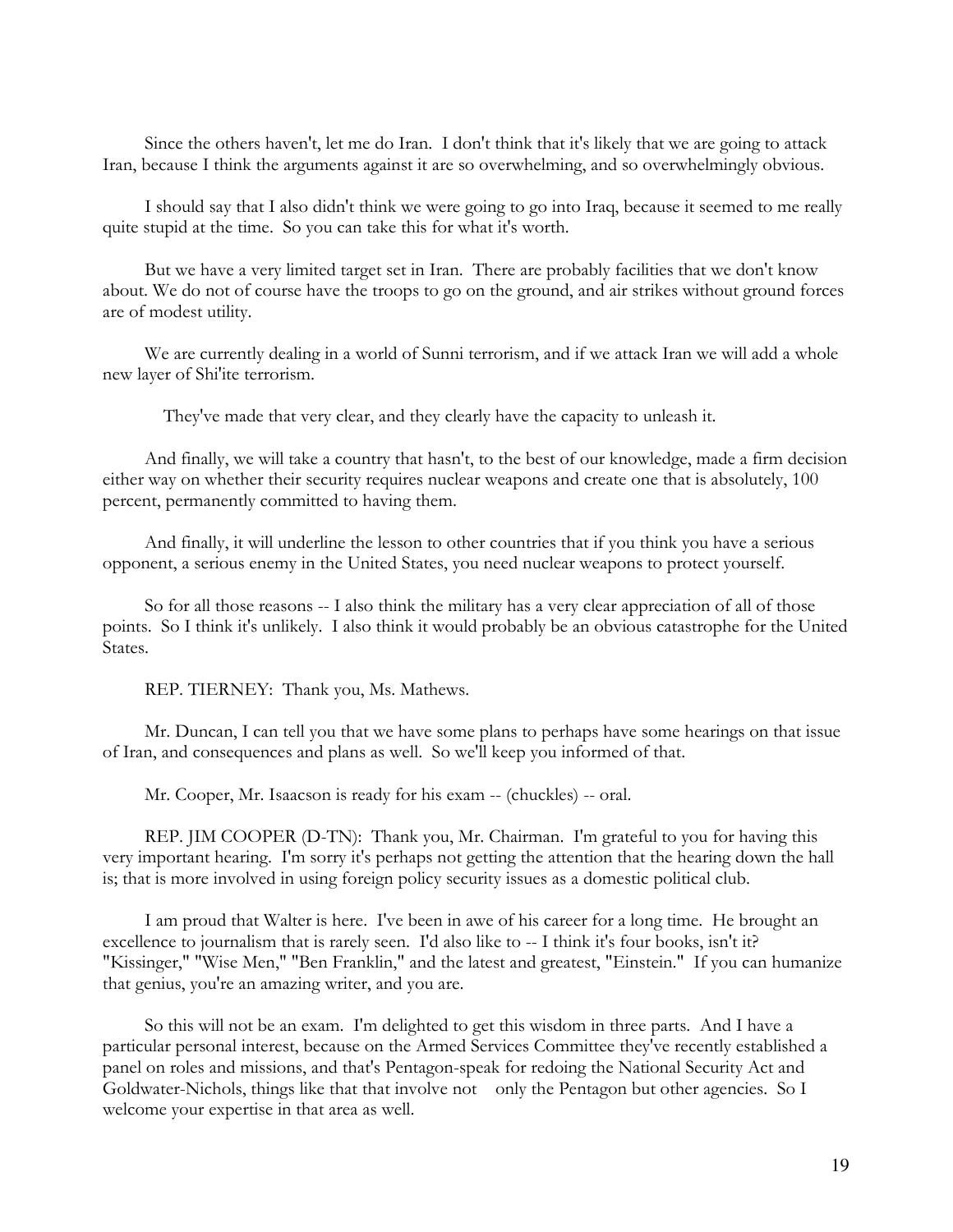Two questions, primarily. First of all, the list of threats that are on page two of Dr. Lieber's testimony is so startling that I often think that we here on the Hill let down our guard, like if the group of 100 foreign policy experts is correct, that there's a, what, 80 percent chance we'll be -- there's an 80 percent chance of a terrorist attack on the scale of 9/11 within the decade; then another panel of experts, within 10 years, 29 percent chance of a nuclear attack in the U.S., 40 percent of a radiological attack, 70 percent some kind of CBRN event; that plus the Gallucci statement. All those are total game-changers.

 So I would like to ask the other panelists if you share Dr. Lieber's perception and grim view of our near-term future, five to 10 years, facing threats with that level of probability.

 MS. MATHEWS: I have a modest view of those sort of numbers, because I know how I feel when I agree to answer one of those questions -- (inaudible) --

REP. TIERNEY: Is your mike on, Ms. Mathews?

MS. MATHEWS: Sorry.

REP. TIERNEY: Thank you.

 MS. MATHEWS: So I just don't believe them, you know. But, yes, one of the big reasons why nonproliferation is so important is because of the terrorist threat. But terrorism without nuclear weapons is not an existential threat, nor, I would argue, even a strategic one. So, you know, that's the context in which I put it.

 Imagine 9/11 without the twin towers designed in the way they were, engineered in the way they were. It would have been a totally different event. So that is one of the serious reasons why I put the emphasis on the nonproliferation need. And there we do face a really serious set of threats that deserves far greater attention than we've given it.

REP. COOPER: Walter, do you have such a --

 MR. ISAACSON: Yeah, I would like to say, as Jessica did in a way, that we're entering a world where we are faced with a great deal of threat and hatred from radical Islamic jihadism and a new type of world in which non-state actors and cross-border -- who are not nation-states, but others, are doing that threat.

 And as Jessica said, I see the biggest problem there being the spread of weapons of mass destruction, most particularly nuclear weapons. I do feel that it is likely that we are going to have terrorism in this country. There are going to be terrorist attacks. And I'm going to say something that I think would be difficult for perhaps others to say; those of us in think tanks are more insulated. We have to keep that in perspective, that you and I lived in Great Britain in a time in which there were lots of terrorist attacks in Northern Ireland. What makes a terrorist attack an existential threat, as Jessica said, is when it's combined with things such as nuclear weapons.

 So I know that Bob Gallucci is talking about chemical, biological, radioactive and nuclear weapons as possible (notions ?) of attack. I think that we should not contort ourselves so much to fear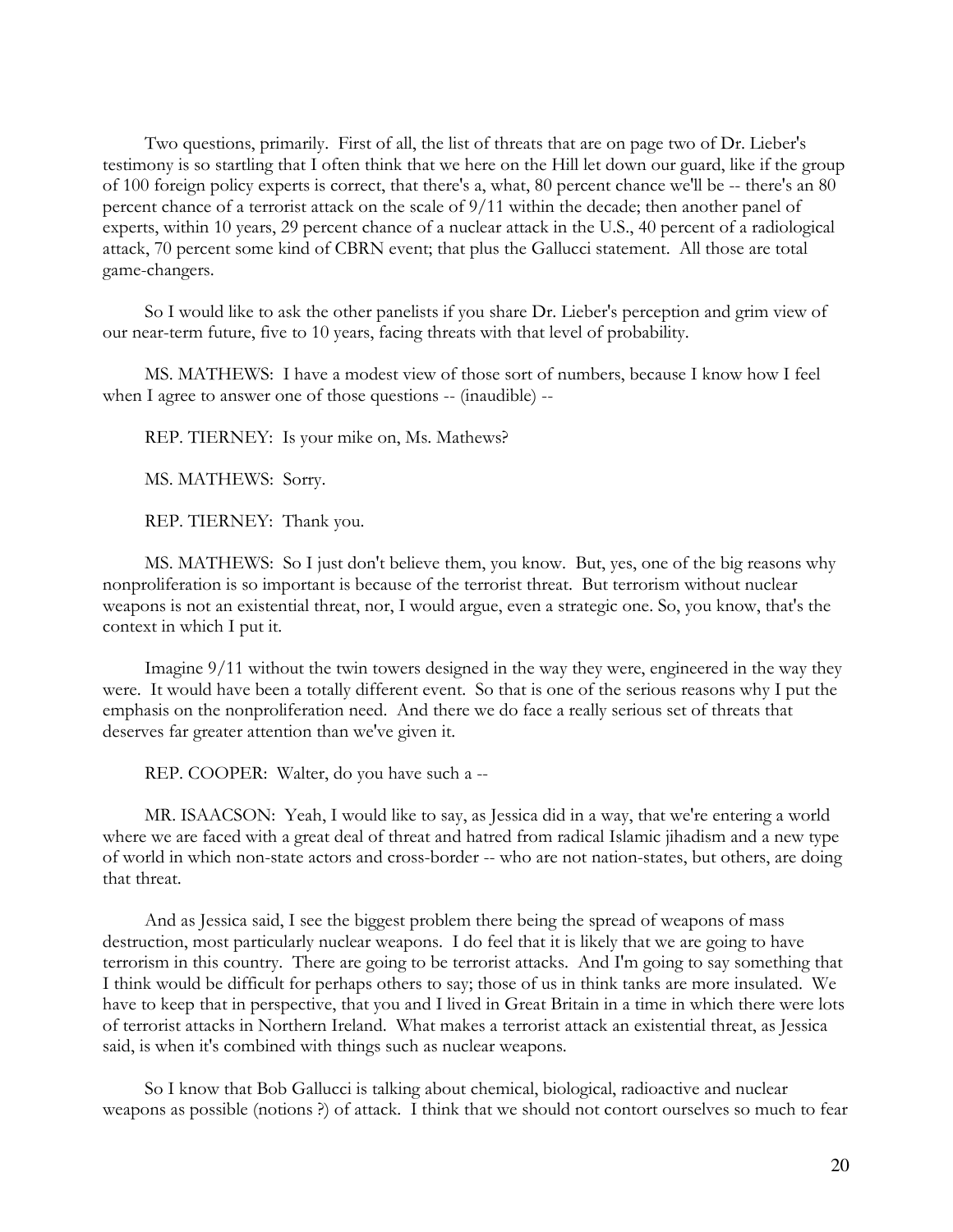terrorism as an existential threat as instead to define it more specifically as jihadist groups acquiring nuclear weapons and combining that with a desire to attack the United States.

 MR. LIEBER: Congressman, may I follow up? Thank you for citing those passages. I think the point is important. I would note, of course, these are educated guesses by smart people. We're not talking about the laws of physics, but I think those guesses or projections or estimates do need to be taken very seriously and with the gravity they suggest.

 I have a slight difference with my colleagues on the panel, Jessica and Walter, in that I don't think we should minimize what the disruption of 9/11 was all about, even though it wasn't nuclear. Not only did 3,000 people die, but it paralyzed the American economy, transportation system, communications, for periods of time. By one estimate, it may have cost as much as a trillion dollars in overall effects and so forth.

 Obviously nuclear terrorism is in a class by itself. But we should not minimize the peril that mass-casualty terrorism represents to a very complex, very sophisticated economy with considerable vulnerabilities.

 One more point. Our European brothers and sisters often point to things like the IRA, ETA in Spain, the Red Brigades, and say, "Oh, you Americans have just lost your virginity and you're overreacting." Well, I beg to disagree. In those instances, the things that those groups were doing did not represent the kind of impact that 9/11 and potential future attacks could represent. And moreover, the things that al Qaeda and radical Islamists want are things that no American government could ever, I think, concede to, because they are so fundamental to the nature of our society.

REP. COOPER: Thank you.

Thank you, Mr. Chairman.

REP. TIERNEY: Thank you, Mr. Cooper.

 Mr. Higgins. REP. BRIAN HIGGINS (D-NY): Thank you, Mr. Chairman. And I, too, want to commend you on this very important hearing, an extraordinary panel, and very, very good questions about a profound problem that's not only pervasive but seemingly growing.

 I remember the former Defense secretary said that the measure of the effectiveness on the war on terrorism -- are we capturing, are we detaining, are we stopping more terrorist activity than is being created? And it seems like, particularly with the situation relative to al Qaeda, al Qaeda has morphed into al Qaeda-ism.

 There are groups that are al Qaeda-inspired, al Qaeda-linked, and they have also found themselves to be a global influence. You know, there are intelligence reports now that say that al Qaeda is in the Sudan, al Qaeda is obviously in Iraq. It's an ideology.

 I often wonder if this is an ideology that is based on a twisted interpretation of the Koran, you know, where are the moderate voices within the Arab-Muslim community that are standing up to this? What is our role in helping to influence a challenge internally to this threat?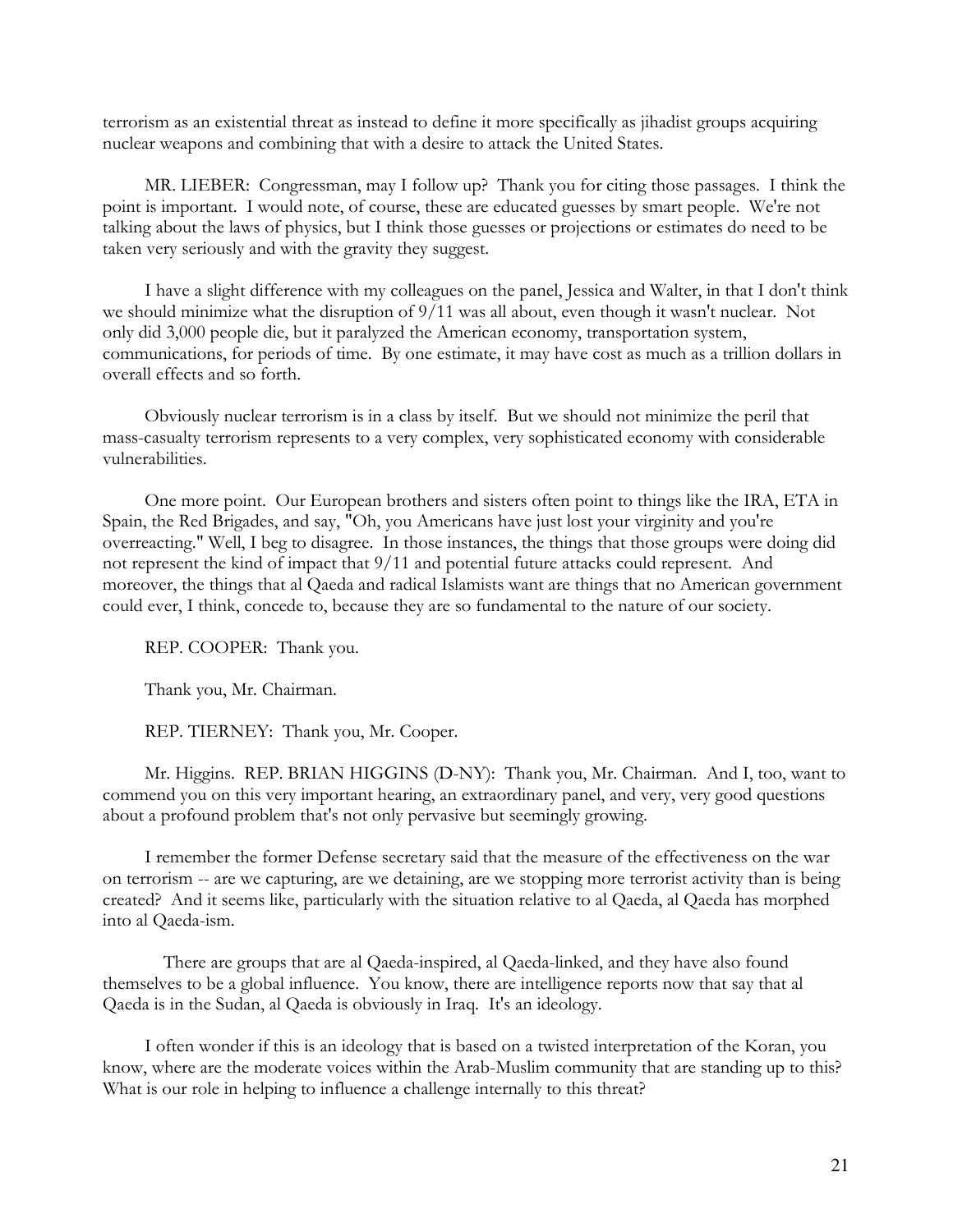So the other thing that I'm struck by when you visit places like Afghanistan, when you visit places like Iraq, when you read about places like Iran, is the relative youth of the population. We just visited - - a group of members of this subcommittee -- Afghanistan and Pakistan last month, and I was very impressed with the United States military, with their level of sophistication, with their acceptance that you don't win this war by the use of military force alone. This is, as many of you have said in different ways, a battle for the hearts and minds of the population, the imagination of the people there who have been humiliated, who have been disaffected through centuries of oppression. I think it requires, in terms of United States foreign policy, a much more sophisticated mind, a much more strategic approach.

 When we left Afghanistan -- after we thought we defeated the Taliban and al Qaeda -- to divert resources to Iraq supposedly to give breathing room for the National Unity government to achieve political reconciliation, it seems as though we gave breathing room in Afghanistan for the re-growth, for the reconstitution of al Qaeda and other terrorist groups.

 My question is, is it too late? Have we allowed this thing to evolve to the point where we have lost control of it, because the next al Qaeda attack on the United States likely won't come from Afghanistan? It likely won't come from the Middle East. It could come from Madrid. It could come from London, England. This is a problem. Are we prepared for it? What lessons have we learned and what lessons can we move -- learn moving forward?

 MR. ISAACSON: Let me first take a first crack, which is, I don't think it's too late, but I do think that what you've put your finger on is that like the Cold War, this is going to be, as they called it back then, a "long, twilight struggle". It is not going to be in five years we declare victory against Islamic Jihadism and get to come home. It's a 40-, 50-year, generation, two-generation struggle, just like the Cold War was. And that's because it comes in two components, just like the Cold War.

 The first is a real security component -- you know, protecting against Soviet missiles in that case; in this case protecting against terrorism with defensive measures and some offensive measures.

 But secondly, like the Cold War, it's a long, ideological struggle. And at the moment, as you said, the secretary of Defense's -- former secretary of Defense's question may be right -- we may be creating a broader range of terrorists by some of what's happened recently.

 So I think we have to focus on a long ideological fight for our values in a world in which it's going against us right now with the spread of al Qaeda-ism, as you put it. And that includes the values of tolerance -- that people can have different religious or other beliefs and you can live in a society with them -- and the basic sense that individual rights should be protected. And we're going to win that battle economically, morally, and through the expressions of our values, but we have to really engage in that struggle, which is not something I see us doing right now.

MR. LIEBER: Briefly, what we are -- I agree, by the way, completely that it is going to be a long struggle. The analogy with the Cold War is inexact but not bad. It's probably the most useful analogy, if you want one.

 It's a struggle ultimately for the future of the Arab-Muslim world, and with some extensions - for example, Pakistan. We can influence, we can help, but ultimately that struggle is going to be played out within those societies.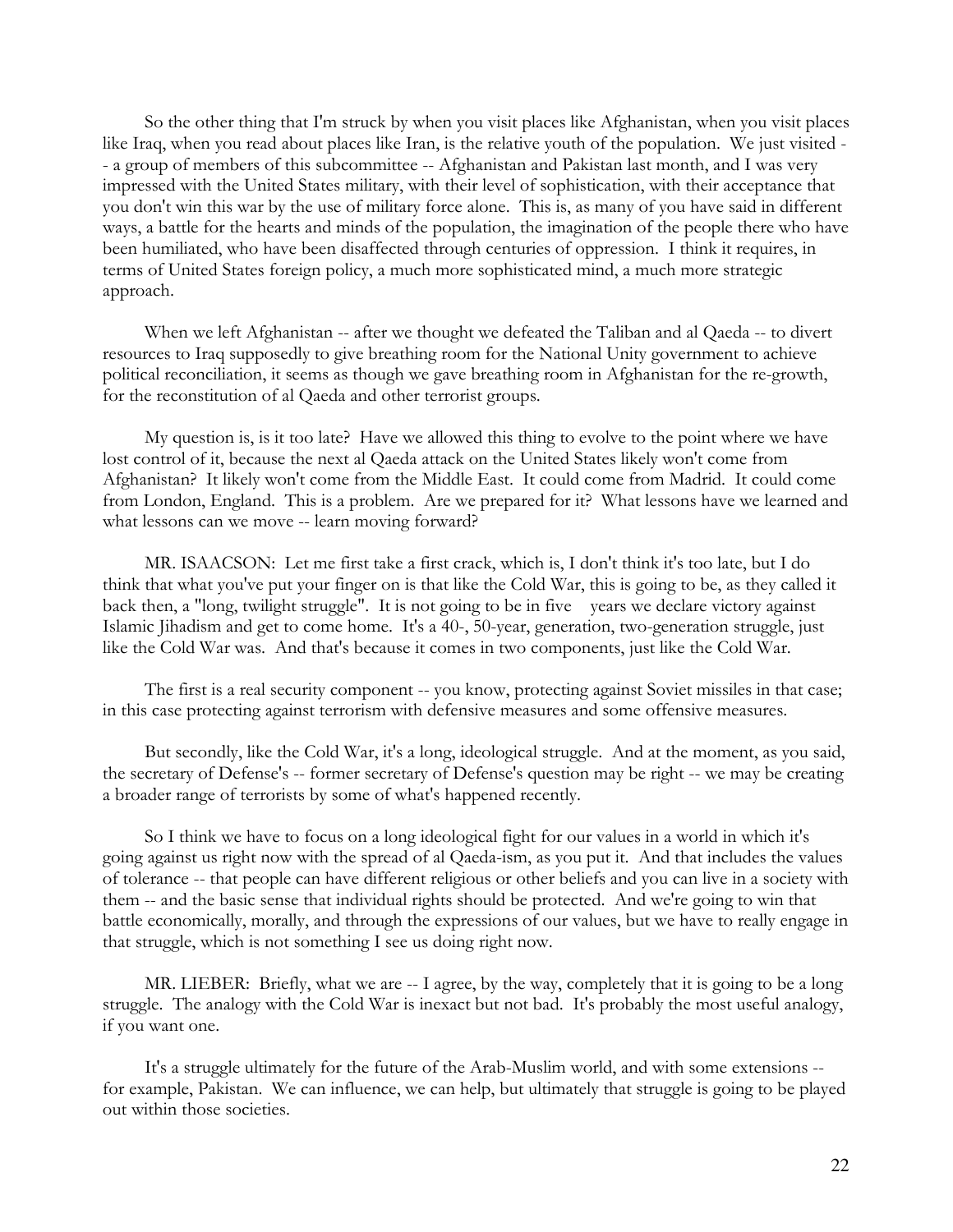It's also worth noting, it's not only or all about us. Think of the murder of van Gogh in the Netherlands, eviscerated on an Amsterdam street, or the threats to the very courageous Sudanese - sorry, Somali-Dutch woman, Hirsi Ali, or bombings in North Africa, or the killing of children in front of their parents in Afghanistan or Algeria, or the London and German bombers -- London in the case of Glasgow and London airport or the thwarted attempt in Germany, where you had indigenous people with German and British citizenship; or al Qaeda of Iraq killing Shi'ites and blowing up Shi'ite shrines like the Golden Dome in Samara.

 The 2002 Arab Human Development Report written for the U.N. Development Program by 15 Arab economists referred to three desperate deficits in the Arab-Muslim world: One, in the role and treatment of women; two, in knowledge and information; and three, in liberty and political freedom. There is a core problem which is very deep-seeded. One other point in passing that I -- I don't think this should all be gloom and doom. I think one very encouraging sign of the past six years is that while there have been a number of instances in Europe and elsewhere where indigenous and sometimes well -- ostensibly well integrated Muslims or Arabs who sometimes were citizens of those countries, sometimes not, carried out terrorist attacks or were interrupted in major attack plans that we have been blessedly largely free of that in the United States, and I think a lot of that has to do with the nature of American society -- adaptable, flexible, and which gives its Arab and Muslim i mmigrants and citizens the sense they are Americans and are fully accepted. I think that's a strength of America, and it's certainly one element I think of why we have not so far faced a repeat of 9/11.

REP. HIGGINS: Thank you, Doctor.

REP. TIERNEY: Thank you, Mr. Higgins.

Mr. Welch.

REP. WELCH: Thank you, Mr. Chairman. Thank all of you.

 Listening is -- I don't want to say it's depressing, but I'll make an observation: Everything you're saying that we should be doing, we're not. Basically institution building for the modern threats -there's been none; the definition of what the conflict is is still debated, but actually there's been I think an operational conclusion that it's all military all the time; and there's been a relaxation on the effort to stop proliferation of nuclear weapons.

 I'm interested in whether the other panelists agree with Dr. Mathews on this question of whether Iraq simply has to be dealt with before we're going to be able to address these profound transformational foreign policy questions for security. It certainly is the sense that I have sitting here that it's all Iraq all the time and it's just a powerful impediment to any clear thinking.

 And on one of these trips when I -- we were in the Middle East and went over there, we met with the king of Jordan, and I was thinking that he was going to be talking about Iraq and how that had to be dealt with -- of course, they have to deal with 2 million -- with hundreds of thousands of refugees and it's very unstable -- and that was third in his list of problems.

 The first one for him was the Arab-Israeli conflict, second was Lebanon and then a distant third was Iraq, and of course, over here it's all Iraq all the time.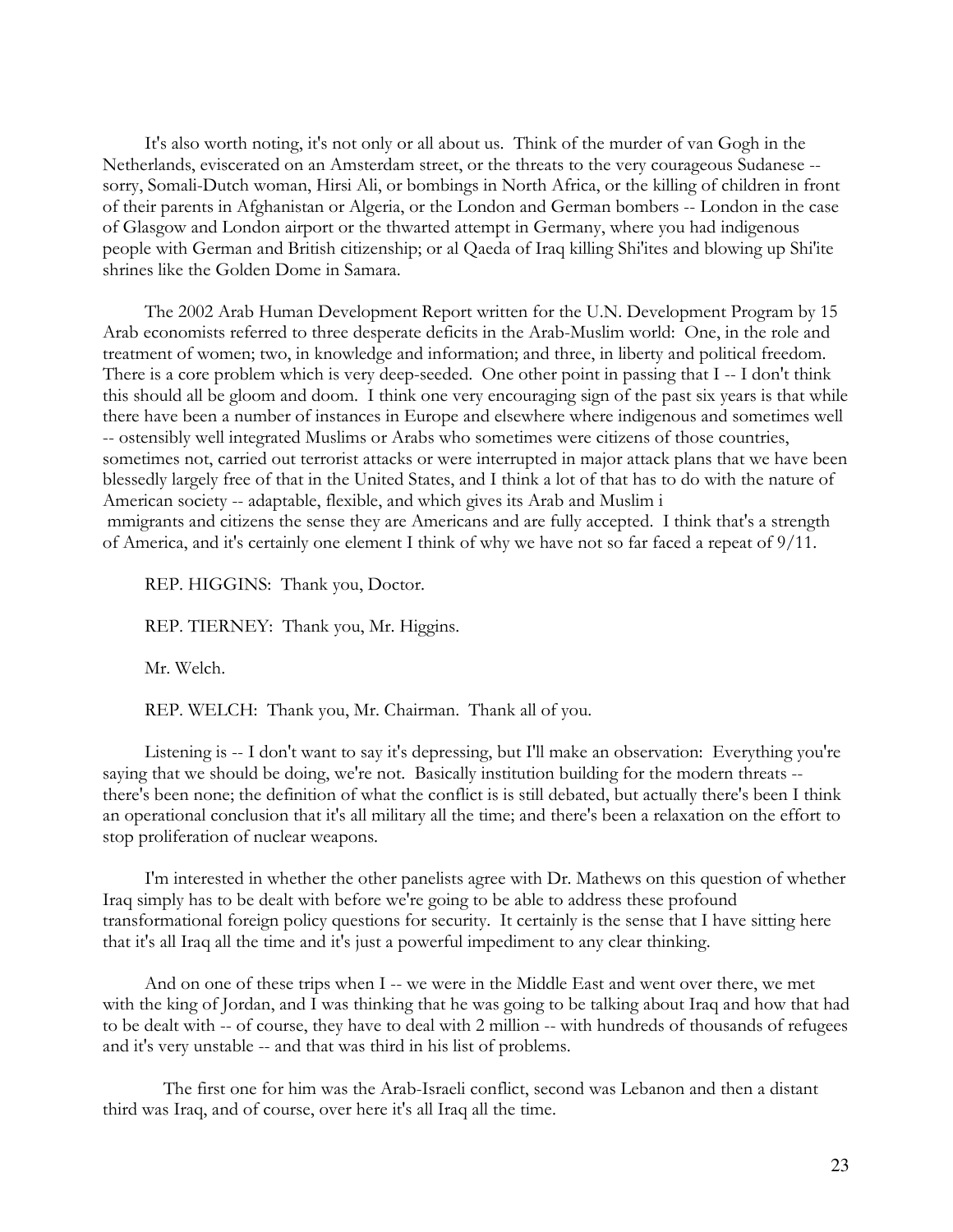So my question, I guess, to Mr. Isaacson and Dr. Lieber is whether you're in agreement that if we're going to even start considering the recommendations you're making, somehow, someway we've got to get Iraq behind us?

 MR. ISAACSON: Yeah. I'm not sure I would take fully that premise from Jessica's testimony, so I don't want to put the words in her mouth. But let me address the question --

REP. WELCH: She can respond too.

 MR. ISAACSON: Yeah. I do believe, personally, that this is a multi-pronged approach. And the resolution of the U.S.-Palestinian -- I mean, the Israeli-Palestinian issue is very important right now and you see some hopeful signs, I would say, in Dr. Rice's trip. I also agree that there's an enormous amount we should be doing that we aren't, whether it's their building madrassas around the world and we're not even close in figuring out how we're going to have education programs, English language programs, technology programs. Things that if we -- the fact that we cannot compete with the madrassas movement, when we know how to do things like that, we're just not doing it, is appalling to me and that we're letting more of their education, as opposed to us having technology centers, education centers. We're doing some of that and I'm involved with some of that, but I just wish it were a hundred times more.

 On Iraq, I don't think it has to be solved totally first before we get onto anything else. I think it would be a very unwise approach. I do think that the current implementation of our Iraq strategy and our current occupation strategy -- I don't mean occupation to be a loaded term, but you know, what we're doing there -- is actually very bad right now for us dealing with the other problems.

REP. WELCH: Thank you.

MR. LIEBER: I share your sense that there is -- there's a term I like to use: the problem of the -- (speaking in Latin).

 REP. TIERNEY: No. I use that all the time too. (Laughter.) MR. LIEBER: Two years of Latin in Chicago public schools serves me well.

 It's certainly true that Iraq is the elephant in the living room. There's a tendency to see everything else through that lens. I think the virtue of the hearings that this committee has called is to encourage us to not ignore Iraq, but try to look beyond it -- especially for whoever is responsible for the presidency in January 2009.

 I'd also note, if we look back, that at the time we went into Iraq, 70 percent of the American public, more than three-fifths of the Congress, two-thirds of the European governments supported that judgment. It proves to have been a very fateful decision. The consequences of our involvement in Iraq are still not entirely clear and the judgment of history may be ultimately quite harsh or it may not be.

 I'm a little more cautiously optimistic about the current strategy or tactic in Iraq. I think that after the fall of Baghdad there were serious failures in what to do, but that the policy being followed by General Petraeus has at least the possibility that it may be turning things around. I use lots of cautions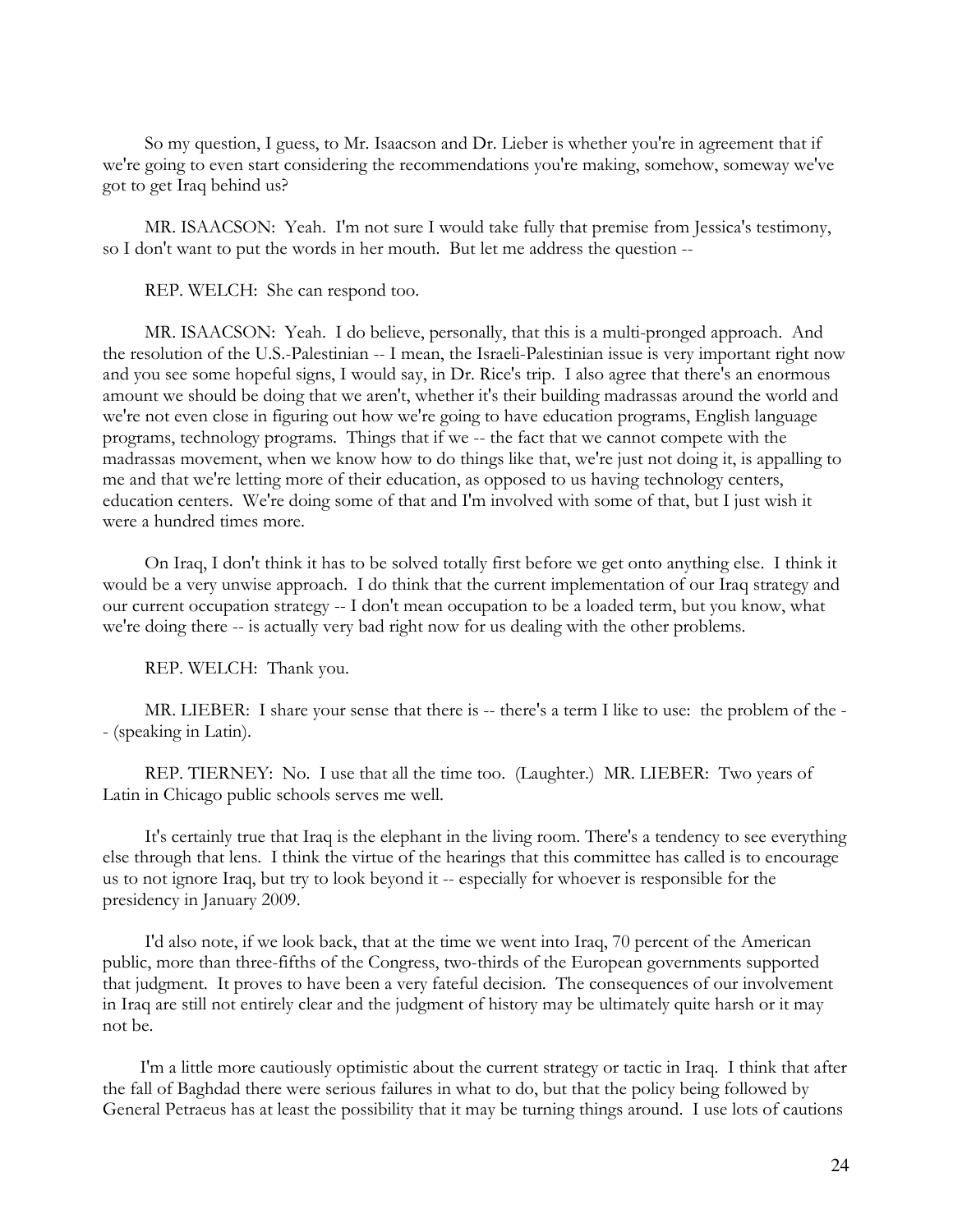and I think the advantage is to know what you don't know. It remains to be seen what will occur in Iraq. There is at least a possibility that the situation will stabilize.

 Clearly, Iraq is having an impact elsewhere, but I think it's also the case -- as was mentioned in the question -- that other countries are looking at other issues. I'd suggest that some of them, as Jessica has suggested, others of them, and I think there is more of a willingness to look beyond Iraq.

 Lastly, in Europe, for instance -- for those of us who travel and go there a good deal -- the kind of bitterness and heated debate that marked the years 2002, 2003, 2004 has subsided and I think there's a willingness to try to look beyond Iraq rather than focus on that to the exclusion of other priorities.

 MS. MATHEWS: I didn't mean to suggest there's nothing we can do. I want to add to my earlier remarks a couple of other things I think we can change. As you suggest, the big cost is simply the oxygen. It's just impossible to get away from. And the amount of political capital that we all, as a country, have to focus on this -- there's very little left over for other huge priorities.

 And I am under no illusion that we could stop terrorism by changing U.S. policies, but we can affect it in a big way by a number of what I think are really, really bad policy choices. And I want to add also to the prior question three points: One is the question of a permanent U.S. presence of Iraq. At the end of Iraq week up here a lot of the media said, oh, gosh. Petraeus came and talked for hours and hours and nothing changed. But in fact, in my judgment something very big changed in the president's speech when he said we're going to have fewer troops and a bigger mission. And he said what Secretary Gates said at the beginning of June, which was that we will have "a long-term presence" on the model of Japan and Korea.

 The whole Arab world believes that we went into Iraq in order to dismantle the most powerful Arab state and get our hands on its oil for Israel's benefit and our own. That's what they believe already. And of course, one of the reasons that we chose to go in was because of the problem of the American military presence in Saudi Arabia. If we choose to do this, and do it without public discussion, without involvement of the Congress -- and as far as I know, there has never been a national security meeting on this subject or a debate within the administration on the wisdom of building permanent U.S. presence in Iraq. It will be one of the biggest mistakes of this whole business.

 The passage of amendments forbidding the spending of money to create a permanent presence is a waste of time, because the administration has figured who can say what's permanent, right? Fifty years is not permanent, but 50 years is a great big mistake -- in my judgment. If it were me, I'd be up here having bicameral, bipartisan hearings on the wisdom of this choice -- not in the context of the administration's position, necessarily, but whether this is something the United States wants to do. I think it has everything to do with the supply of people to al Qaeda.

 Secondly, we need a new policy on democracy promotion. In particular, we need a set of policies to separate democracy promotion from regime change, which is what it is believed to be in most of the rest of the world -- not just the Middle East: Russia, for example, China. This is a subject where we can affect our destiny and the likelihood that we will face terrorist attacks.

 And finally Pakistan: I am a deep, deep pessimist about our ability to turn around Afghanistan. Again, history tells me this one is going to take 10 times what we're willing to give it. But Pakistan we cannot afford not to be paying an awful lot more attention to. And I think we do have some levers to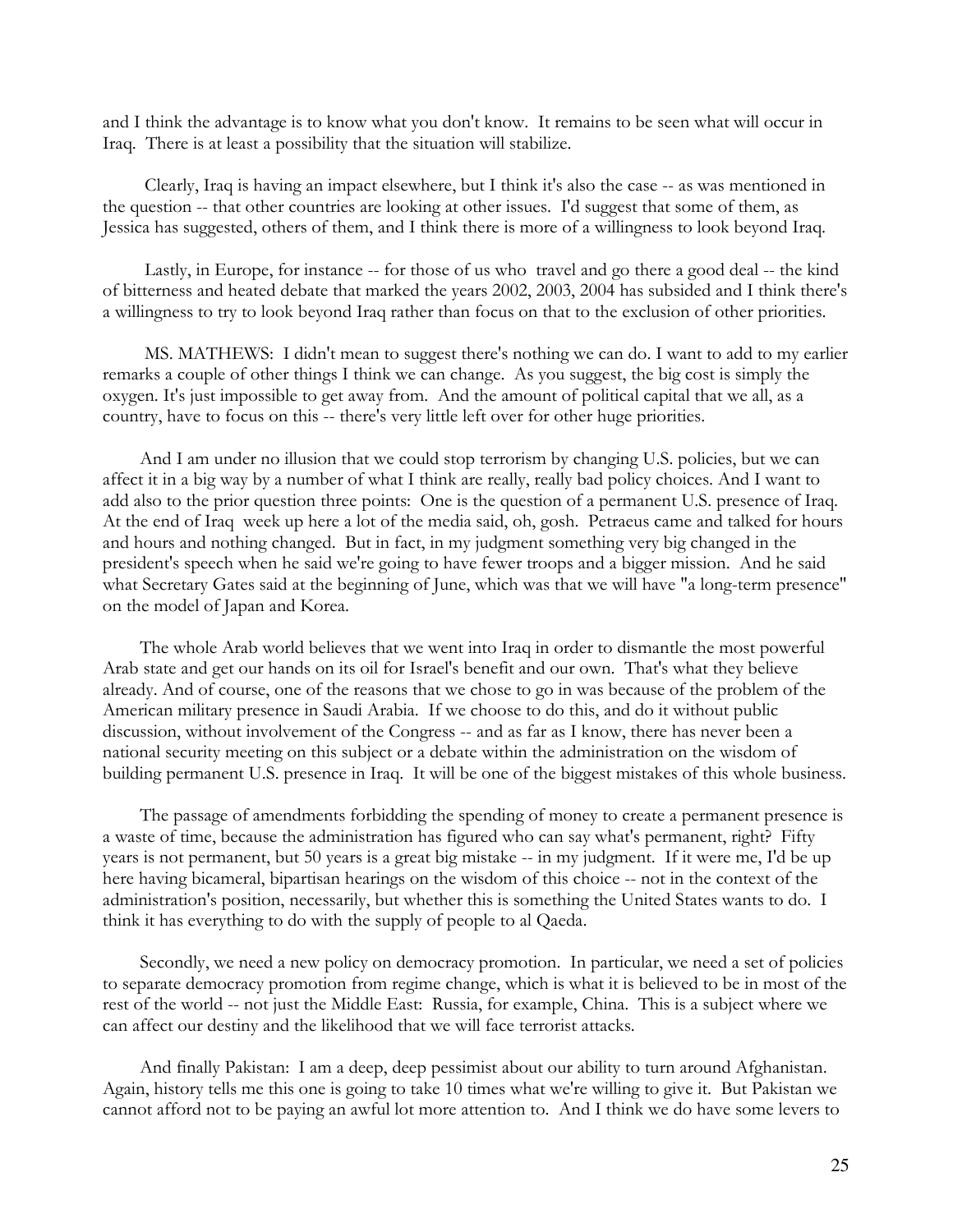affect the supply of terrorist impacts. So my point is just -- while we're paying a terrible price in Iraq and will continue to for many, many years -- there are things that will make it either better or worse.

REP. TIERNEY: Thank you.

Thank you, Mr. Welch.

REP. WELCH: Thank you very much.

REP. TIERNEY: Mr. Turner.

REP. MICHAEL TURNER (R-OH): Thank you, Mr. Chairman.

 And I want to thank you for holding this hearing and the great job you've been doing on this subcommittee. It certainly has been very helpful for all the members.

 And I appreciate your last comment about Pakistan. I just came from an Armed Services Committee hearing where the issue is Pakistan, it's stability, our relations with Pakistan and the issues of the war on terror, Taliban and our ability to be effective in Afghanistan, al Qaeda and perhaps even Osama bin Laden himself seeking or having refuge in Pakistan.

 One of the discussion topics has been of the problems and difficulties that Musharraf is having in his own country. And I was wondering if you might each comment for a moment on the issue of the difficulties there. And I'm particularly interested in if you decouple his relationship with the United States, does he still have problems and what are those problems? And how should we look to our policies to affect a greater relationship with Pakistan and an acceptance of greater respect and view by the people of Pakistan of the United States as an ally and a friend?

 MR. LIEBER: There's a lot of uncertainty here. But in the first instance, it would be my sense that the -- his problems are overwhelmingly internal. They have to do with the nature of Pakistani society, the fact that the military has ruled either directly or behind the scenes that country for a very long time with the very unequal distribution of wealth in that society, which is really quite extraordinary, the role of the intelligence service -- the ISI -- and so forth. The embrace of the United States probably adds something to his problem internally, but in other respects can be a source of strength because of economic and military support.

 The problem there, as in some other countries in the Middle East, is that some Middle Eastern Muslim and Arab leaders have used a deliberate tactic -- it's true, I think, in Egypt -- of apre mal deluge (ph). That is to say, deliberately cracking down on moderate opposition elements who would like to use the democratic process, be non-violent and so on, in order to be able to say, "Look, you may not like what I'm doing but the people who are out there who would take over otherwise are the really, really bad guys." Sometimes it's very exaggerated, sometimes not, but I think it's something you have to weigh. There's an argument about Pakistan that if Musharraf fell, it would not be the extreme radical Islamists who would seize power, but -- and that there are other oppositional elements -- but the -- both civil and military leaders of Pakistan in the last four decades have left a lot to be desired visa-vis their own people.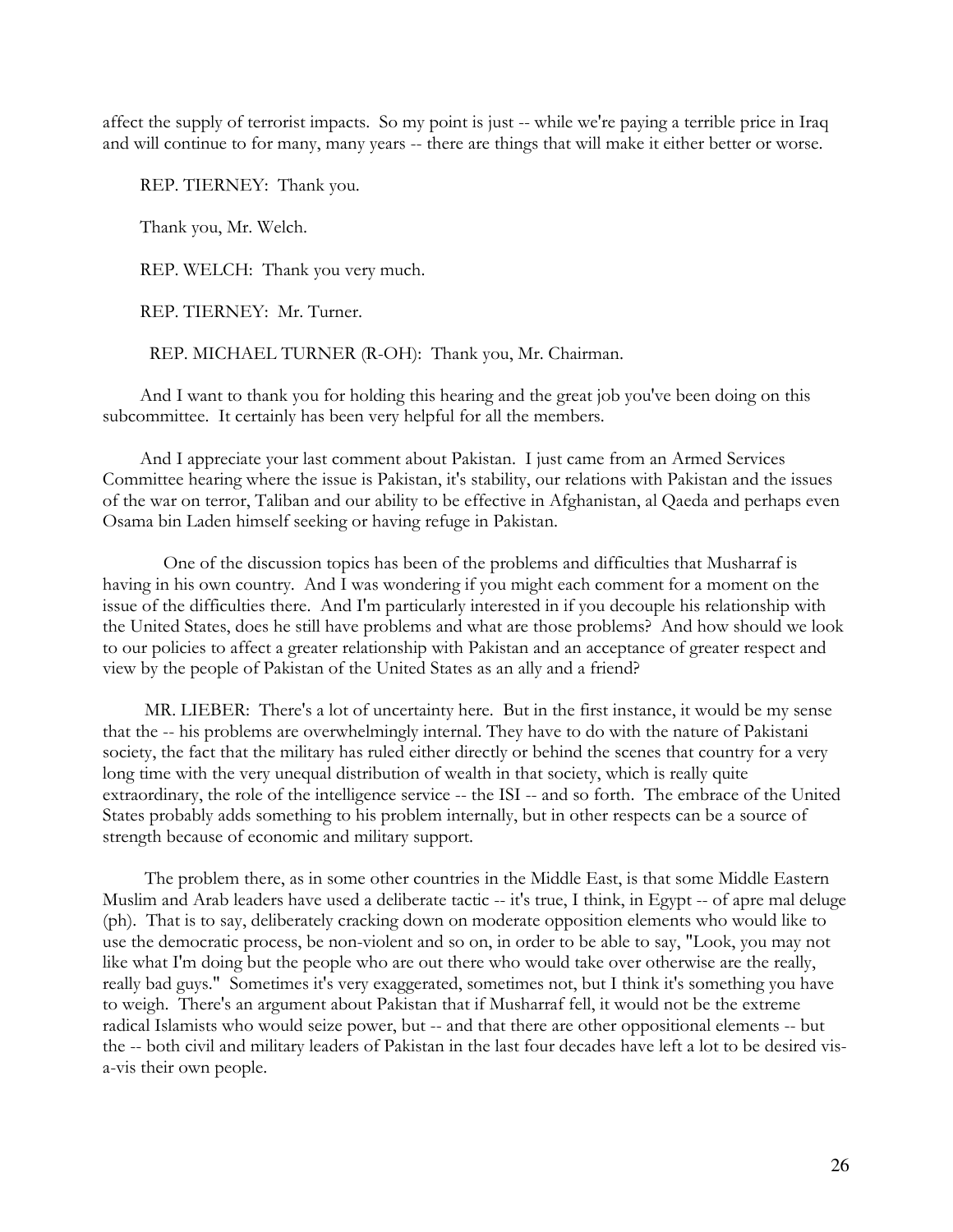MS. MATHEWS: I agree with all of that. And certainly his problems go beyond his connection to the United States and I think I just would underline something also Walter said earlier. A huge part of our problem with Pakistan's problem has come out of Pakistan's failure to be able to have an educational system. This is not beyond our ability. When you put it in the context of the Iraq War, those costs of substituting a functioning public education system for the madrassa is trivial. But this is going to be a terribly tough problem for exactly the reasons that Bob just described, as the alternatives are not great.

 But I think we should have four years ago pushed Musharraf much harder in the direction of the reforms that he had promised. But it would have required a balancing against our anti-terror goals, which of course is what foreign policy is all about. We don't have the luxury of not giving Pakistan whatever attention it demands because of its nuclear weapons.

MR. ISAACSON: I come at this with a strange historical conflict of interest, which is -- and I could embarrass Congressman Cooper if he were here -- is that when we were in graduate school, the first politics I ever did was that I ran Benazir Bhutto's campaign for the head of the debating union at our graduate school and Jim Cooper helped me. I do think that Benazir Bhutto and others coming back as democratic opposition adds to the turmoil in Pakistan but is inevitably part of the process there, and probably a good part. I agree that General Musharraf's problem is not simply the embracing of the United States because Benazir and -- I mean, Mrs. Bhutto and others are not necessarily running on anti-American platforms as far as I can tell, or trying to stoke up anti-American resentment.

 If you look at Pakistan vs. India, you see the model we're trying to create. When I was in India a couple of times ago, I was there for the election. And what happened was a Hindu prime minister was defeated by a Roman Catholic woman, Sonia Ghandi, who stepped aside for a Sikh prime minister who was then sworn in by a Muslim president. That's a pretty awesome shining light of what we have to get to in terms of pluralism in this world if we're not going to have the type of threats that will face us over the next two generations. And I would second -- I guess I'm being egotistical here, but second -- Jessica's seconding of what I said earlier -- (laughter) -- which is if we're not going to win the battle against the madrassa movement by competing with them in Pakistan -- that's where we're surrendering this ballgame.

 REP. TURNER: Mr. Chairman, if I might for just a moment, I just want to thank all of you for making those points because I think so many times in our U.S. policy's view, we're so narcissistic as to believe that all problems result from a relationship with our country and that clearly in this instance, there are other factors at play, ones that we need to be paying attention to. So thank you.

REP. TIERNEY: Thank you.

 And I just want to make a mention that with the great work of our staff here and a number of the members of this committee on both sides of the aisle, we were able to put a substantial amount of money into the budget this year and to enforce some education in Pakistan. The problem we're now going to have is making sure that that's delivered in an effective way where it can be monitored and actually implemented without great waste or whatever. So we're moving in that direction. We still have some challenges on that, but it's a fight worth having for sure.

Mr. Isaacson, are you still squared away with us here for a while?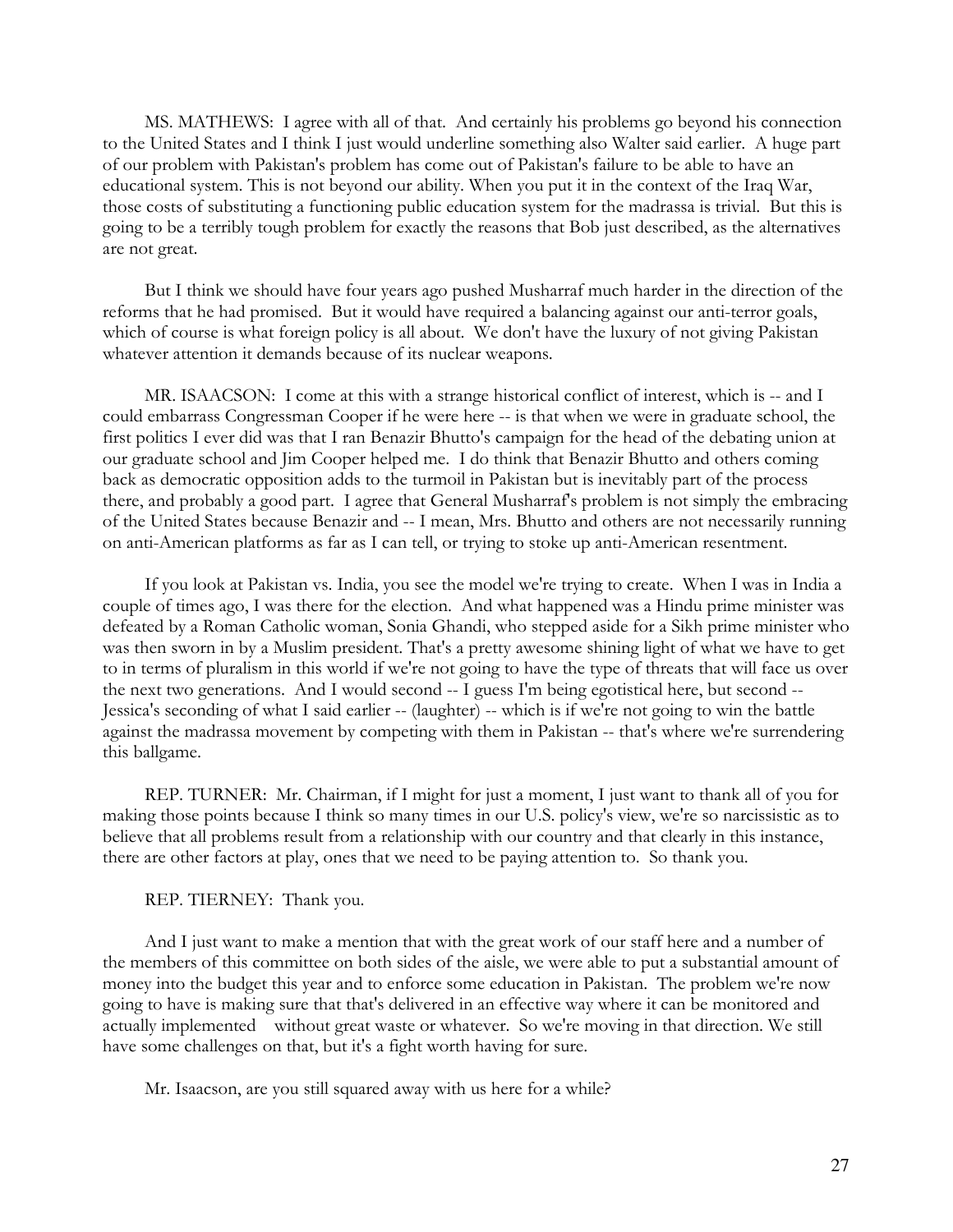MR. ISAACSON: I'm actually hosting a lunch which I wouldn't mind -- I mean, for -- a foreign policy lunch somewhere. So if -- maybe five minutes, if I could?

Ten -- 10. Fine, fine, fine, sorry, sorry.

 REP. TIERNEY: Ms. McCollum, you have five and then Mr. Shays will get his five because he's going to grill Mr. Isaacson.

MR. ISAACSON: (Laughter.) It's my lunch. I don't always have to be there.

 REP. BETTY MCCOLLUM (D-MN): Well, I appreciate you being able to stay and I really found your July editorial in the Washington Post where you argue that America needed a new creative solution to match the challenge of global terrorism very insightful. In the editorial, you outlined several strategies, including the creation of new public diplomacy organizations for the global age. And I strongly agree that we need an effective public diplomacy. It's indispensable in America's toolbox in the fight against terrorism.

 And during the Cold War, and we've been -- the Cold War has been discussed -- the Voice of America, Radio Free Europe helped win the hearts and minds by giving invaluable information out to people regardless of their income and their occupation in those countries. U.S. policy was able to spread information about America culture and values, which is democracy. The current crisis in Burma, though, is to me is more than ever demonstrating that a proven low-cost strategy like Voice of America radio is so essential. The BBC reported in recent days that less than one percent of the Burmese people have access to Internet and the government has blocked Internet traffic into and out of the country. Radio Netherlands is reporting that Burmese stores are sold out of short-range radios because people want news and information, and that's the only way that they can receive it. Laura Bush and Chairman Lantos both recently broadcast to the Burmese people on Bush's America.

 Now I bring this up because I do agree with you -- we need to look at all the tools in the toolbox. Yet the Board of Governors -- the Broadcasting Board Governors, which oversees Voice of America with absolutely no transparency -- no transparency -- is rushing to close down radio transmitters all around the world.

And I can supply you with the proof. You look shocked; I was shocked to find that out, too.

 The BBG is silencing America's voice in a time when reaching the poor and the oppressed populations in the world is even more important.

 Now, I've introduced a bill to try to get the board of governors' attention, and it's H.R. 3598. We need to do exactly what you were suggesting, Mr. Isaacson -- make big investments in new public diplomacy efforts. But I believe we must renew our commitment to Voice of America Radio and other proven, cost-effective strategies. Voice of America is -- is only \$10 million in a 688 million-dollar budget. That's less than the inflationary increase of the GBG's administrative expenses in'08, and they're cutting it.

MR. ISAACSON: Wow.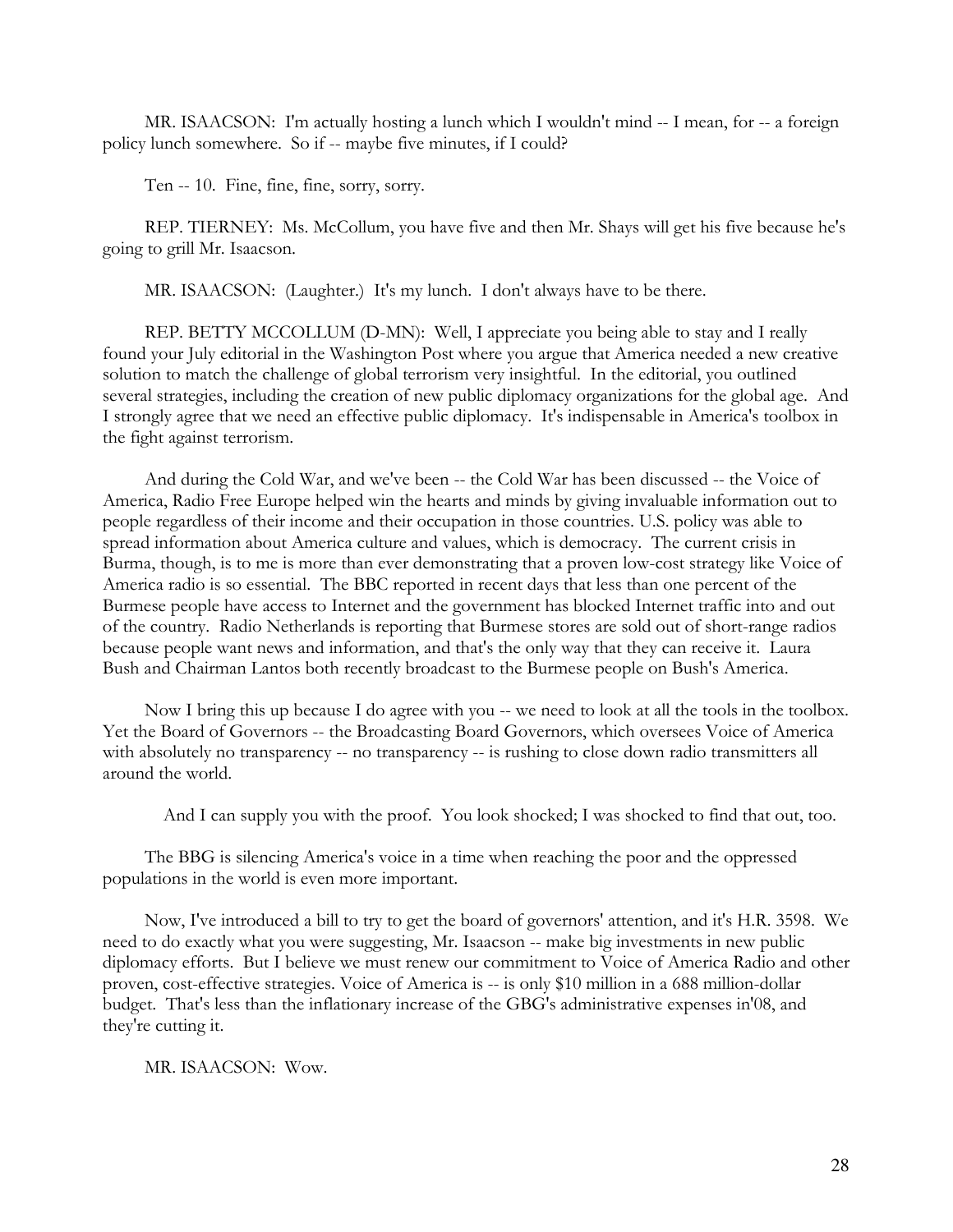REP. MCCOLLUM : So could -- I know you believe in -- in using everything that's available out there, and I want to make sure that we have your voice heard clear on Voice of America.

 MR. ISAACSON: Let me make it extremely clear. I love radio; I think it's an awesome and effective technology. I agree with Bob to my left that the dismantling of the U.S. Information Agency was a very bad problem, and that's another thing that perhaps you could look at. I think that the BBG has not -- has not risen to the task in the past of winning the hearts-and-mind battles. But I absolutely --

 I'm a believer in a lot of old technology, including even print, believe it or not. But radio will be, of the next 100 years, an incredibly effective way to communicate. So let's no disparage radio.

 MR. LIEBER: You know, I strongly agree with your point about VOA. VOA, Radio Free Europe, Radio Liberty, and other radios are of immense importance. We ought not to be cutting services and broadcasts and budgets, but increasing them. They are an extremely important, longrange investment.

 One other point, in passing, with -- again, some disagreement with Jessica about China. China has played a very negative role in Burma, in Darfur, and in some other third world environments, sustaining repressive regimes for reasons that are at times economic, at times political. We don't control the situation in Burma. China is a country with huge influence and, alas, it appears, to the extent we can tell, not to have used the leverage it might have to improve things, rather than allow them to get worse.

REP. TIERNEY: Thank you very much.

Mr. Shays.

REP. SHAYS: Again, Mr. Isaacson, thank you for -- for waiting.

 I'd love to ask why isn't there a public debate about the threat and what we should do about it? And whose responsibility -- is it Congress, is it the White House, is it just the press isn't into it?

 And then I'm just going to say that it seemed to me, born in 1945, the '50s were kind of like sorting it out. I mean, you know, I came from an area where everybody built, you know, these shelters that were really basements that nobody would want to be in unless they were crazy. So it seems to me that we didn't come to agreement on it until maybe when Kennedy tried to out-maneuver Nixon and be on the right side where -- so they were both in agreement. You know, we needed to confront, and so on. So I'd love to know that.

 I would love to know if Sputnik wasn't -- did we start out having to be an economic and military effort against the Soviet Union expansion, and then did Sputnik add a third element, education, or was education and technology always a part of it?

And the last question is why are terrorists so unimaginable? And does that suggest that -- that I fear them more than I should? In other words, I could tell you umpteen number of ways to totally shut down this government with a very little amount of work, and yet they don't seem to figure it out.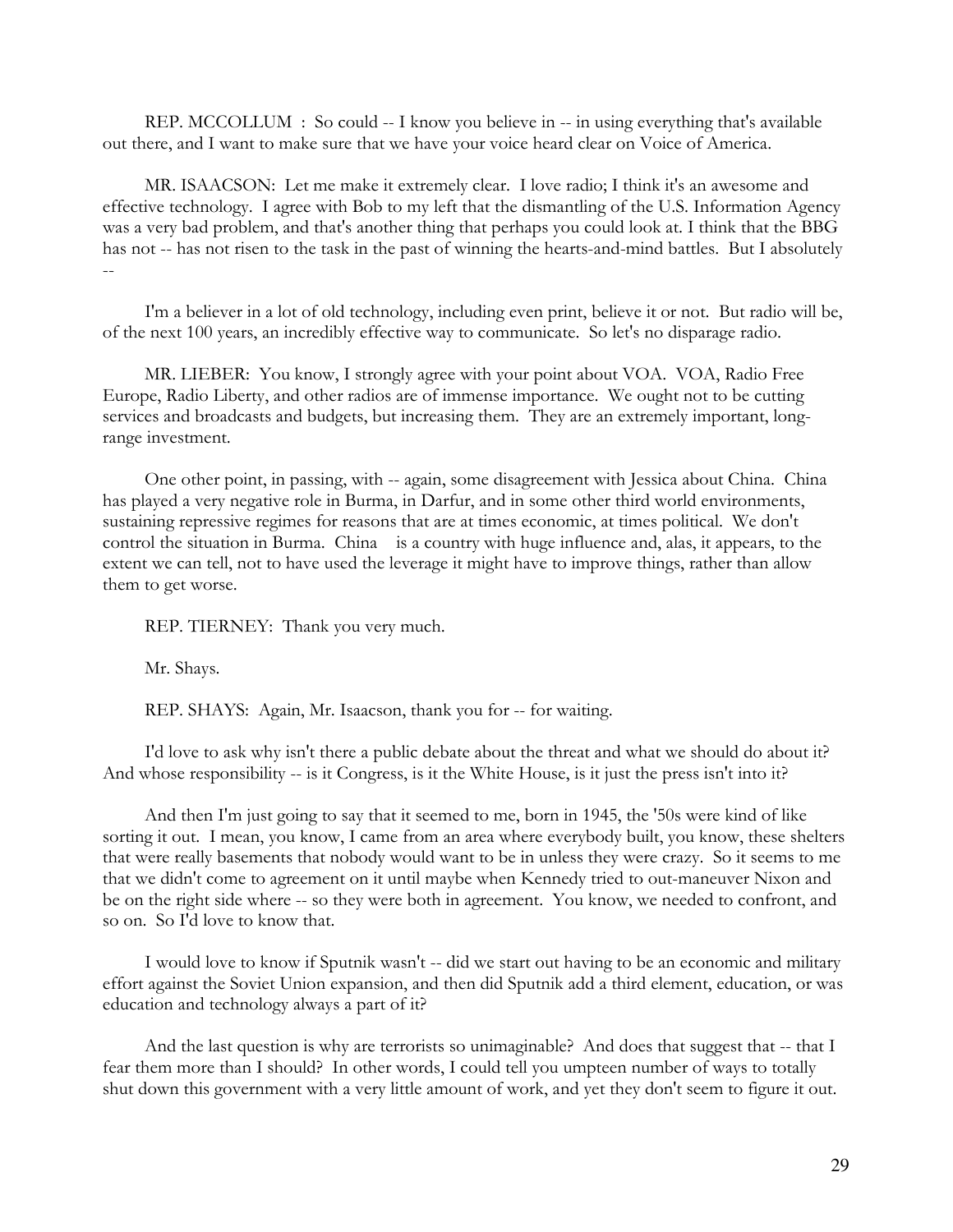MR. ISAACSON: Let's not spread the word on the various ways.

 I do think that the entire Cold War period -- in this room, for example, whether you're talking about the Democratic or Republican chairs of Armed Services and everything else -- had a great consensus and a discussion of the long-term threat. And that's something that is rarer today, and I don't think it really -- you may be right, but in my reading of the history, having written about the Truman administration into the Eisenhower administration, I think there was a serious understanding of how to deal, or the need to deal with that threat. The --

REP. SHAYS: Well, let me -- let me quickly ask you this --

MR. ISAACSON: Yes.

REP. SHAYS: -- if we hadn't -- if we hadn't gone into Iraq, is that when we kind of got sidestepped -- MR. ISAACSON: Yeah. This is what I was going to say. The reason for the --

 REP. SHAYS: I mean -- I mean, in other words, with Republicans and Democrats working together.

 MR. ISAACSON: Right. The polarization is what you're talking about, and the polarization is one reason we're not having a reasonable national debate, not just in the Hill.

 I left being in the media partly because I realized that our job in a new media age was to shout as much and be divisive as possible in order to get high ratings or readership. I think that the media has not played a unifying role, nor a role of deepening some of these issues. You referred to that, I think, in your opening statement.

 But to me, there are many people to blame for the fact that a reasonable, intelligent, non-partisan -- I don't just mean bipartisan, I mean rising above partisanship -- debate has not occurred. I think that talk radio and cable TV, having been a member of that part of the media for a while, is not helpful in that regard. And even though I love the Internet, I think the Internet encourages divisive debates and shouting more than it encourages the formation of consensus.

 So I think I'll say we in the media or we in the recovering media is what -- I'm sort of a recovering journalist -- are responsible. I think, you know, Congress, by the way it's set up -- people playing to the base, the districts that are more gerrymandered than they were when I was growing up and you had a person who sat in that chair, Hale Boggs, who had to represent, you know, suburbs as well as inner city -- that whole process has led to greater partisanship and less depth in the public debate. And I despair a bit, but I think there are many ways to overcome that issue.

REP. SHAYS: That should be your next book.

 MR. ISAACSON: Thank you, sir. Well, it was my Benjamin Franklin book. You know, that was the point of the Benjamin Franklin book.

REP. SHAYS: Yeah, but do a modern one.

Mr. Lieber?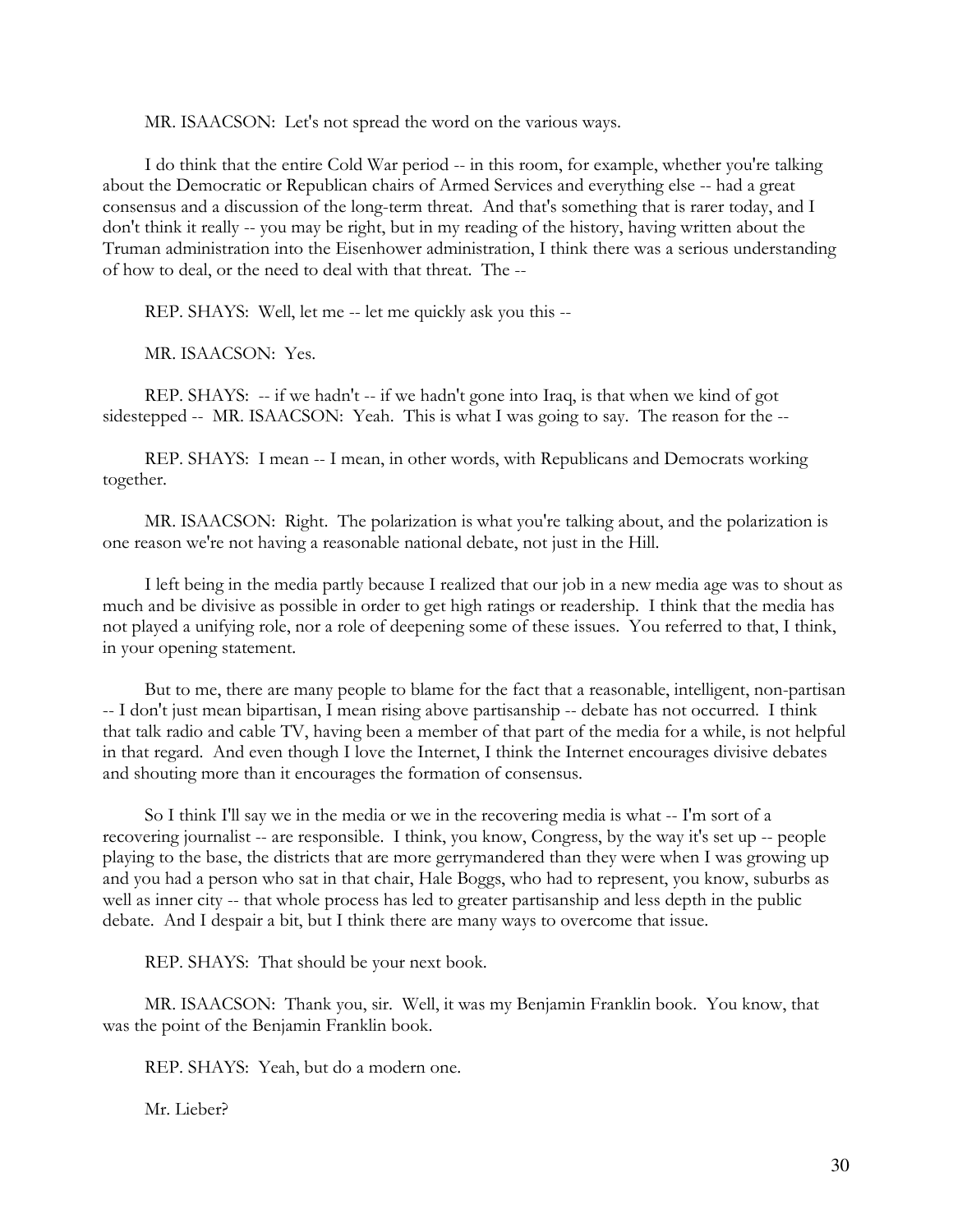MR. LIEBER: If I may, the --

REP. SHAYS: Mr. Isaacson, you could leave. I --

MR. ISAACSON: I'll hear what Bob has to say, and then I'll dash for my lunch. (Chuckles.)

 MR. LIEBER: America's always had a tradition of robust, even bitter and sometimes unfair debate; the -- if you think about debates going back to the late 18th century. Also, let's not forget that during the early Cold War the architect of the institutions and policies, Dean Acheson, was denounced in 1952 by Richard Nixon, then running for vice president, who referred to Dean Acheson's "college of cowardly Communist containment." There was plenty of Republican/Democratic animosity in the late '40s and early '50s; Reagan was often denounced from the left, Jimmy Carter was denounced from the right, and so on.

 I do think, though, in response to your point, that the Iraq war has clearly -- and, I think, dangerously -- intensified the partisan anger and made it much harder to debate these things. I find that, since I take part in a lot of debates, that all too often the -- these very important and difficult issues are framed in ways that are outlandish and hyperbolic.

 So Iraq has worsened that situation, but we need to remember that America's freedom and traditions have always involved a good deal of cut-and-thrust, even when there was a rough consensus.

REP. SHAYS: Thank you very much.

 MS. MATHEWS: I just would add that I think that the degree of consensus in the Cold War looks much bigger in retrospect than it was living through it -- much bigger. And while there's always value for another Walter Isaacson book, Bill Bradley has written in his New American Story of a lot of the issues that you and Walter just exchanged on. You know better than I how long it may take to change this, but the legacy of 20 years of redistricting has had a tremendous cost on our ability to act in a bipartisan way. So few people represent, really, districts where they need to appeal to both sides.

REP. TIERNEY: Come to my district.

 MS. MATHEWS: But I also think that Walter's right to draw attention to the effect of these new technologies in the communications world, because the smaller the niches, the less that you can reach across them. And people are living now in tinier and tinier niches where they only read stuff that they agree with. And this is a terrible cost for the country --

(Cross talk.)

REP. TIERNEY: -- the Internet was --

MS. MATHEWS: I think it's very important to focus on --

 REP. TIERNEY: The Internet was an example of that. I had such great hopes for the Internet broadening out the debate and balancing it out, and it went just the other way.